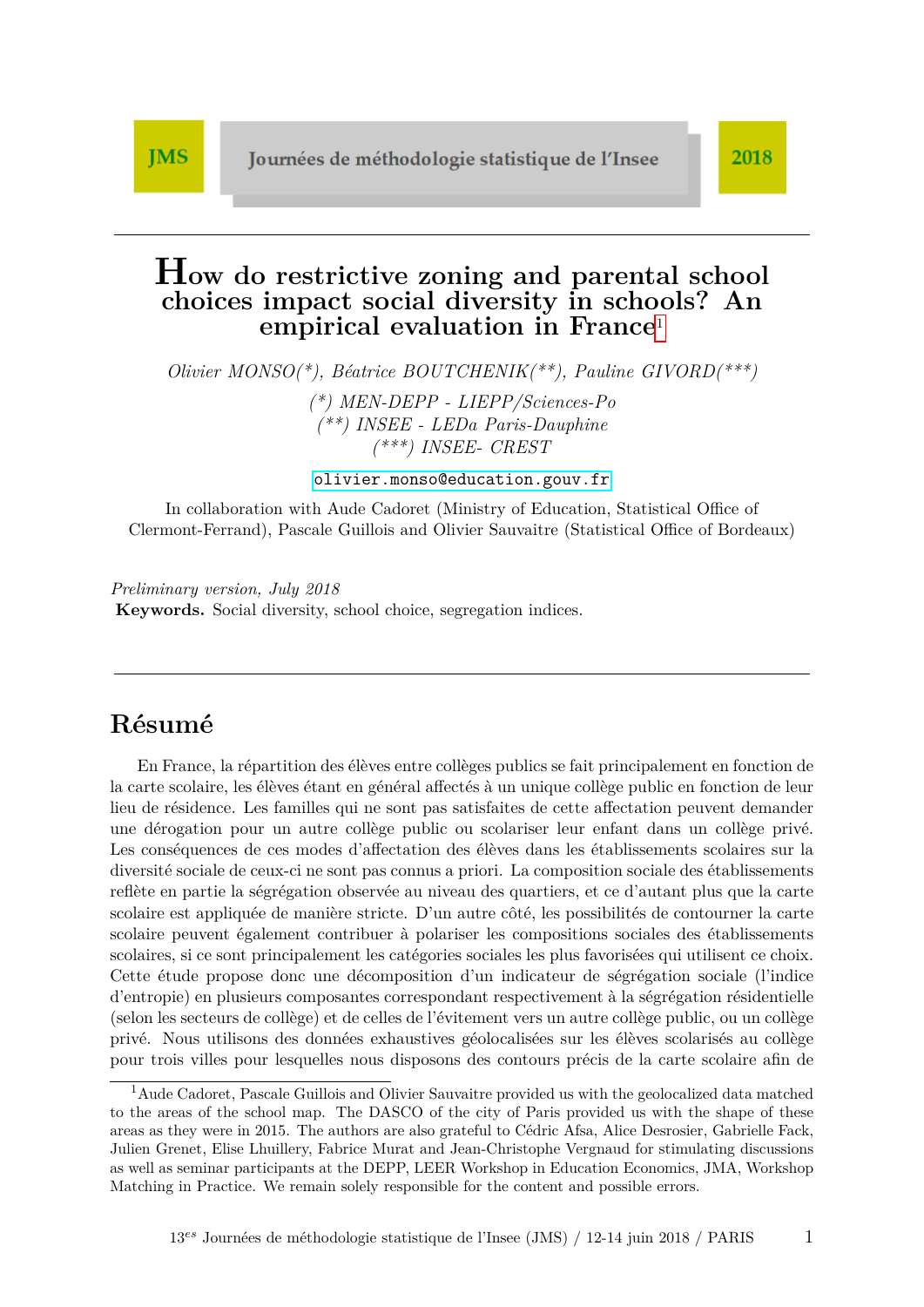quantifier les différents éléments de la ségrégation sociale au niveau des collèges. Pour les trois villes étudiées, l'évitement conduit à augmenter de 50 % à 100 % le niveau de ségrégation par rapport au niveau qui prévaudrait si les élèves étaient scolarisés dans leur collège de quartier. L'évitement vers des collèges du secteur privé explique l'essentiel de cette augmentation de la ségrégation scolaire. La composition sociale des élèves scolarisés dans un collège privé se distingue nettement de celle des élèves qui restent scolarisés dans leur collège de quartier.

### **Abstract**

This paper provides new empirical evidence on how restrictive zoning and parental school choices impact social diversity in schools, based on French data. In France, school assignment is mainly made on a residence only based, but parents may opt out for state-subsidized private schools or, under strict conditions, another public school. Segregation at school is thus expected to mirror the residential segregation, but this may be either mitigated or inflated by opting out to another school. Using an exhaustive administrative geolocalized dataset on three French urban areas (corresponding to approximately 30,000 pupils aged 11-12), we decompose the segregation indices at the school level such as we measure the relative contributions of residential segregation and of circumvention. In the areas studied here, the choice of some parents to opting out, mainly to private schools, increases social segregation in schools by as much as 50% to 100%.

## **Introduction**

Social diversity in schools has become an important issue in the public debate. School segregation is accused of being at least partly responsible for the observed social inequalities in terms of academic achievements. The concentration of pupils from disadvantaged backgrounds in low performing schools is a much discussed subject in the extensive literature on peer effects at school. Low social diversity at school may also hamper the creation of social cohesion.

A key question in this context is the extent to how much school choice should be given to parents. In most school systems, the enrollment of pupils in schools is based on priority rules, of which the distance to school is the most prevalent. This simple mechanism thus leads to a *de facto* restriction of the social mix in schools, since urban neighborhoods are often characterized by strong residential segregation. In turn, differences in the social composition of schools may exacerbate the relegation of some neighborhoods. The most favored families are encouraged to locate to the neighborhoods where the most reputable schools are established (for those who can afford the extra cost of housing due to the proximity of these schools).

Proponents of school choice thus argue that more choice may allow equal access to high quality schools for all pupils. While well-off families may be given a choice through residential mobility, pupils from disadvantaged backgrounds usually live in socially segregated areas and attend low performing schools. School choice may also increase competition among schools and thus foster school efficiency. Several countries have recently increased the school choice level (for a survey, see for instance [OECD](#page-15-0) [\[2010\]](#page-15-0)). Charter school policies in the United States or, more recently, policies implemented in Sweden are some examples.

On the other hand, some people emphasize that school choice may intensify school segregation. In practice, parents who are the most dedicated to school choice are often from high- or middle- class backgrounds. School seats are limited, and a very attractive school will not always be able to enroll all pupils who are applying. Eventually, it may lead to stratification according to social or schooling level.

This paper proposes new empirical evidence to this debate. It tries to quantify, in the French context, the relative contributions of residential segregation and selective choices made by families on the social diversity in schools, measured at the beginning of the French *"collège"*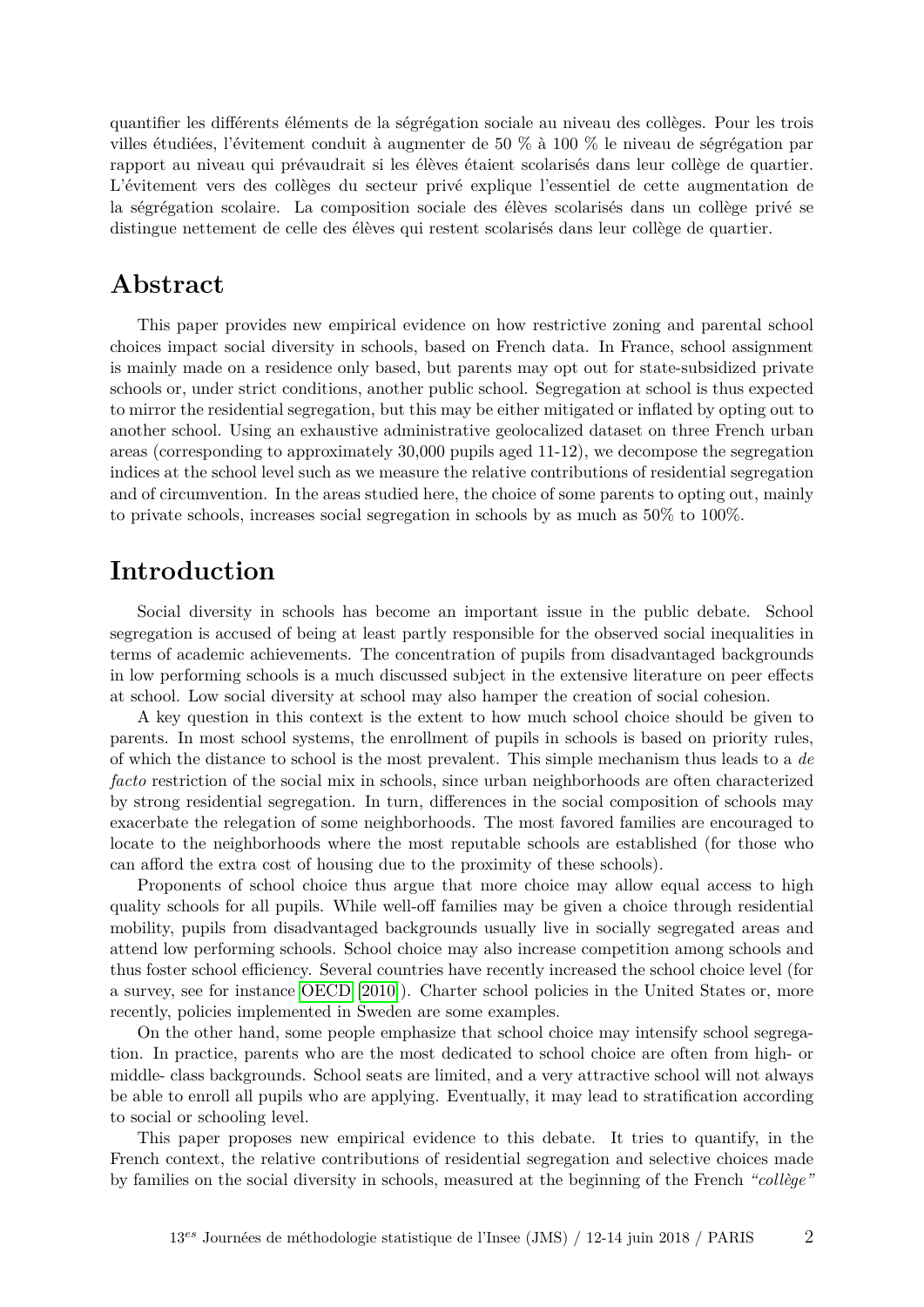level (corresponding to junior high school or middle school, enrolling pupils aged 11 - 15). The French system has the specificity of being rather restrictive for families. The assignment to a public middle school depends firstly on the place of residence according to an accurate school zoning. However, a quite large share of children (which represented 32% of children entering middle school in [2](#page-0-0)007<sup>2</sup>) attend a school which does not correspond to their place of residence.

A minority of children are in a public school which is not the one assigned by the school map. This share represented 11% of children entering middle school in 2007. It includes two very different situations. First the zoning rule does not hold if the child was assigned to "special educational needs tracks" at the end of primary school. These tracks cater for children with significant learning difficulties or non-native speakers, and are offered only in certain schools (3% of children entering middle school in 2007, among which a half were not in the school corresponding to their school zone). Second, families who are not satisfied with the school corresponding to their place of residence may request a waiver to enroll for another public school. Since 2007, the waiving possibilities were enlarged and parents' motivations were given different degrees of priority. Being disabled, having special medical needs, being a grant holder are the most valued criteria. Seeking a specific curriculum (for instance, a rare second or third language such as Russian or Chinese) is among the less valued criteria. However it represents a quite big share of accepted waivers and even the majority in Paris (see [Merle](#page-15-1) [\[2011\]](#page-15-1)).

The last possibility is to opt for private education. In 2007, 21% of pupils entering middle school were enrolled in a private school (22% in 2015) and this share has remained quite stable since the 1980's. For historical reasons, French private schools have very strong ties with the public administration. The huge majority of junior high schools are linked to the state through a "contrat d'association" (92% of middle schools, which gathered 99% of pupils in 2015). They commit on recruiting teachers with the same requirements as the public sector does, and are required to teach the same hourly volumes and pedagogical content as in the public sector. Three quarters of the expenses of these schools are subsidized by the state (including the wages of teachers) or local authorities. In contrast to public schools, private schools are not subject to restrictive zoning (see Figure [1\)](#page-3-0), have more autonomy in their management, are allowed to propose optional religious instruction classes, and can charge fees. Although the average fees are rather low, they are a first way through which schools can have an impact on the composition of their pupils.

A second way the composition of pupils in private schools may be influenced arises from a specific admission process. Interested parents contact the school and are very often asked to meet the head teacher. The whole process appears to be selective and may even be discriminatory. Moreover, private schools are mostly located in central neighborhoods (and boarding schools are very rare): the location of these schools can also have an impact on their recruitment, especially if they are most often located in affluent districts (see [Givord et al.](#page-15-2) [\[2016\]](#page-15-2) for an analysis on Paris and Marseilles agglomerations). As a consequence, on average, French private schools enroll pupils from more privileged background, but not only. At the national level, 20% of pupils enrolled in private schools are from disadvantaged families, for instance. This is more than twice lower than in the public schools, but not negligible.

The consequences of the coexistence of public and private educational systems on social diversity at school are unclear. Several recent contributions insist on the consequences for the social composition of public schools of the competition exercised by private ones. [Givord et al.](#page-15-2) [\[2016\]](#page-15-2) observe, for example, local polarization phenomena between private and public schools, particularly in the rather disadvantaged areas of the Paris and Marseilles agglomerations. Moreover, private schools present a large range of profiles and this diversity within the private sector contributes also to the overall segregation.

<sup>&</sup>lt;sup>2</sup>Parents from the panel of French students entering sixth grade in 2007 were asked whether their child attended the school assigned by the school zoning, which allowed to estimate this share on a national scale, see [Thaurel-Richard and Murat](#page-16-0) [\[2013\]](#page-16-0).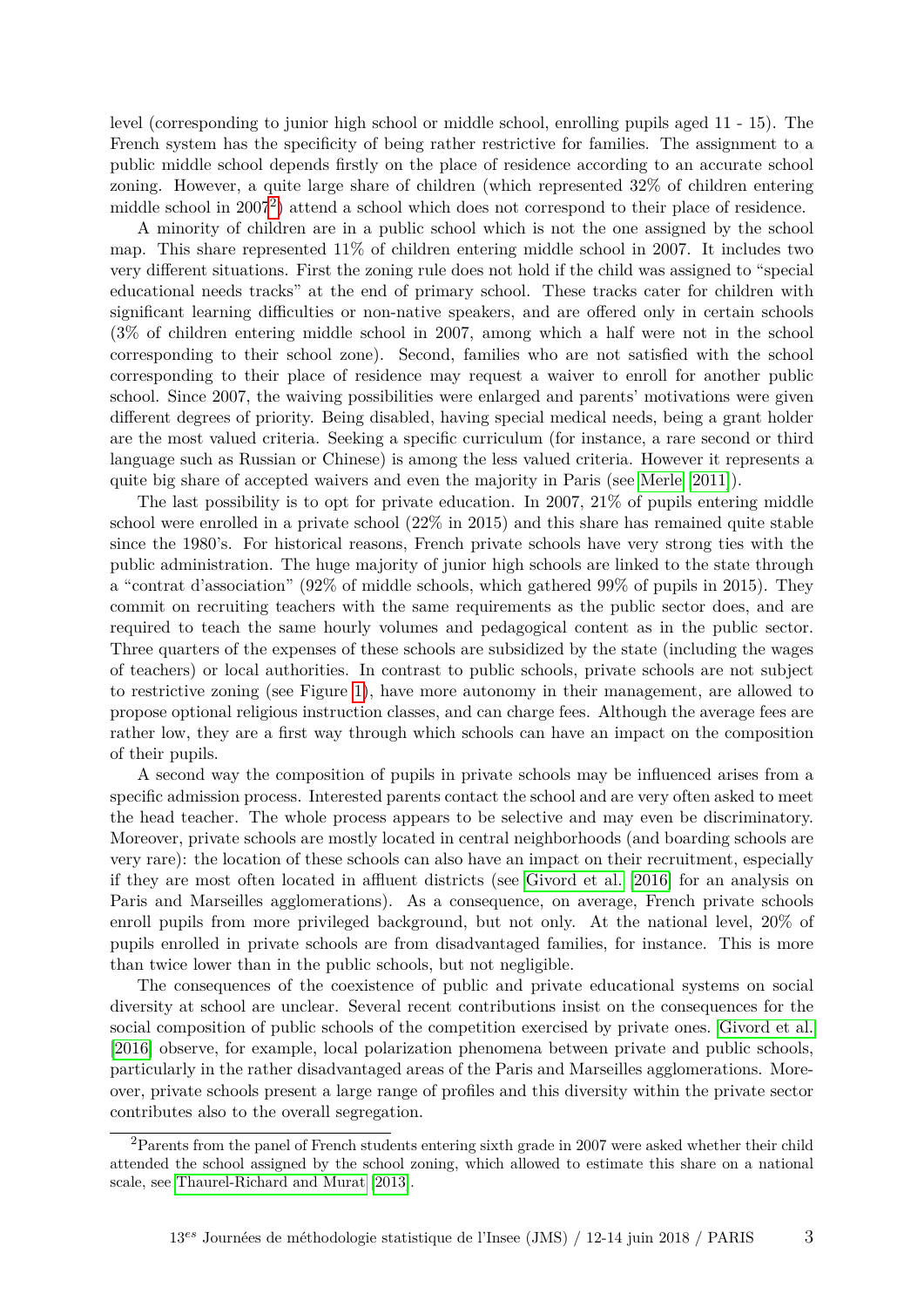

The red lines correspond to school zoning boundaries, with each corresponding state school indicated in red and private schools in blue (a district may contain several or no private schools).

<span id="page-3-0"></span>Figure 1: School zoning example in a suburban area

Decomposing the impact of residential segregation from selective choice behavior requires accurate data on both the residential address of pupils and different schools. In this paper, we use an exhaustive database of middle school pupils across three French urban areas (Paris, Bordeaux and Clermont-Ferrand) for which we know both the exact outlines of school zones and the addresses of the pupils in 2015. This makes it possible to identify for each student the school to which they would be attached if they respected the school zoning, but also to detect cases where this assigned school is circumvented. We can then compare the level of school segregation that would be observed if all the pupils in a school zone were enrolled in their public neighborhood school, to the level of school segregation actually observed in middle schools. The first indicator reflects the share of school segregation that results from urban segregation, while the gap between the two measures makes it possible to assess the extent to which families' choices to circumvent this school map aggravate or, on the contrary, lead to the resorption of a part of this residential segregation. One may then quantify the contributions of the avoidance respectively to private schooling and to another public school that the sector school. The use of decomposable segregation indices also makes it possible to identify finer dynamics. In particular, we can distinguish the impact on the social mix in avoided sectors - a priori negative - from the effect on the social mix in schools which pupils eventually join - whose sign is undetermined.

Our results confirm that the level of segregation observed at the middle school level reflects for a large part the high level of urban segregation, consistently with the fact that the French enrollment system is closely related to residential locations. However, school choice, and especially to private schools, contributes to reduce even further the social mix in middle schools. Selective choice decreases the level of social diversity at the middle school level by 50% to 100% compared to what would have been observed if only urban segregation prevailed. This result is, for the three districts studied here, essentially driven by avoidance towards private schooling. Our results allow us to go further in this decomposition. We show that this effect is linked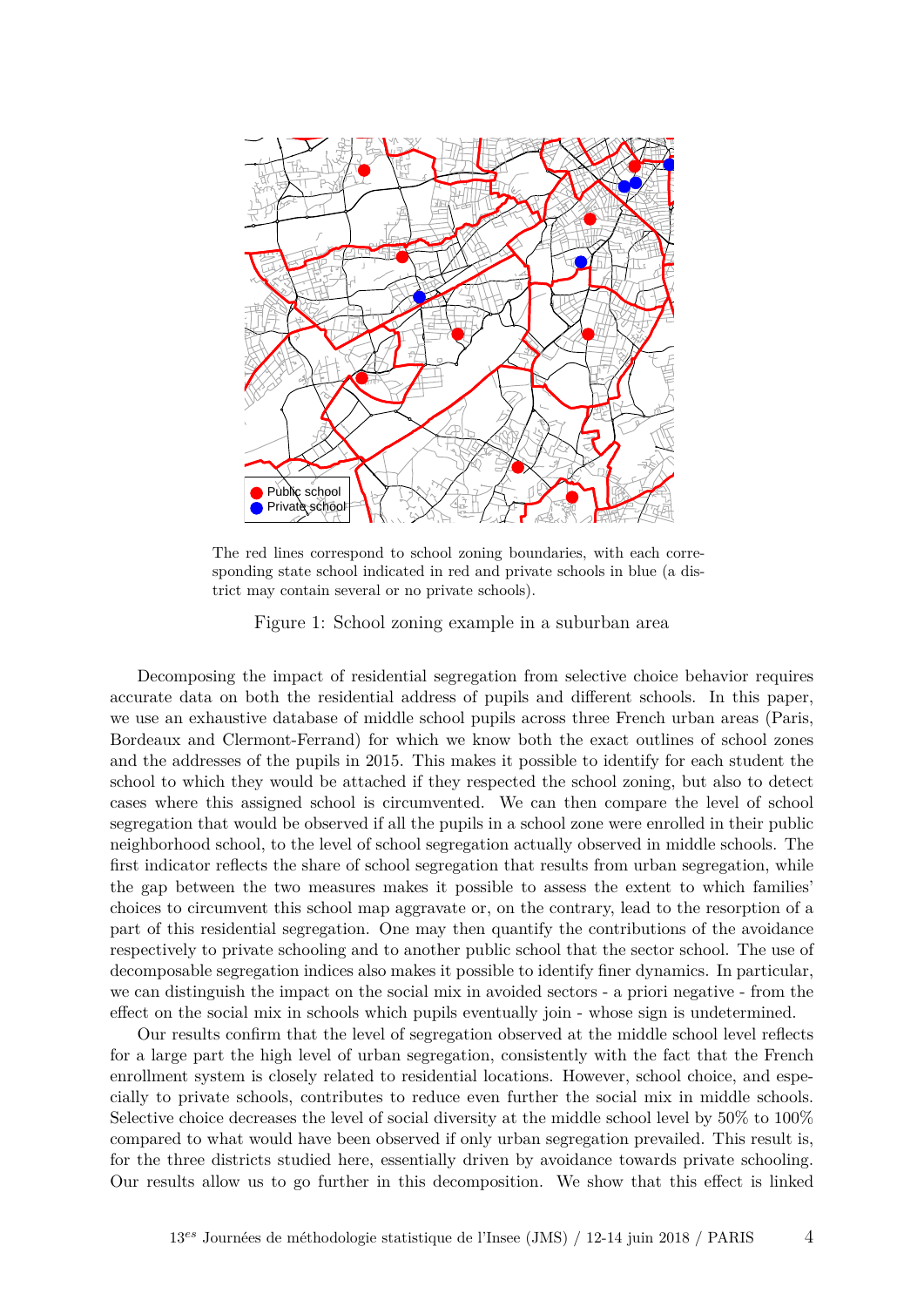to local polarization. In a neighborhood, students enrolling in private schooling are often the most advantaged, and their defection further reduces the social mix in the avoided area. This effect accounts for most of the contribution of private schools. A residual effect is related to stratification among private schools. Pupils enrolling in private schools, who do not all have homogeneous social profiles even if they are on average more advantaged, are not randomly distributed among private schools.

The next section underlines the main elements of school choice systems and their potential effects on segregation among schools. The third section proposes a decomposition of social segregation measured at the middle school level, between a part linked to urban segregation among school zones, and another resulting from the circumvention of the local state school. The results are presented in the last section.

### **1 School choice systems and segregation**

For any school system considered, the distribution of pupils between schools is related to the place of residence of their parents. Even if the choice of school is left entirely free, geographical proximity is one of the main determinants of this choice. [Fack et al.](#page-15-3) [\[2014\]](#page-15-3) have shown, in the case of the Paris region, that regarding high schools (for which school choice is relatively free within a set of possibilities), families prefer schools that are near to their home, even if they also take into account the academic level of the high school considered. School choice regulation may also lead to tighten (or more rarely relax) this geographical constraint. The relaxing of the geographical constraint would correspond, for example, to busing policies allowing pupils to attend an alternative school than their local one. A recent example is the busing policy implemented between 2000 and 2010 in *Wake County*, North Carolina (district of about 150,000 pupils), which was not aimed at ethnic integration but at the integration of students in terms of income.

In most school regulation systems, the allocation rules tend to increase the initial geographical constraint. There are two ways that this choice may be constrained: on the side of the pupils, restricting the schools to which they may apply to a given geographical area. The French example of the allocation of pupils to intermediate schools constitutes a case where the assignment to a state school is restricted to a single institution, depending on one's residential location. The geographical constraint is less strong in other systems: in the United Kingdom for example, where school catchment areas are overlapping.<sup>[3](#page-0-0)</sup> Alternatively, the geographical constraint may stem from the method of selection of pupils by schools: even if pupils could apply freely to different schools, if geographic proximity is a criterion for selection by schools, the link between place of residence and place of schooling will be strengthened.

These various elements of geographical constraint are themselves widely attenuated by the existence of more specific policies allowing more freedom in school choice. Private schools are the most widespread example of a way in which the geographical constraint on assignment to a school may be relaxed and these may be directly funded to a large extent by the state, as it is the case for French private schools, or indirectly *via* school vouchers. Policies allowing school choice among public schools also exist. In the United States, where assignment of a pupil to a school is by default at the local district level according to the geographical residence area, charter schools as well as magnet schools have a much wider recruitment area. [Owens et al.](#page-15-4) [\[2016\]](#page-15-4) highlight the fact that the growing importance of these types of institutions in the American school system has helped to loosen the link between school segregation and residential segregation.

The policies mentioned above are sometimes restricted to specific populations, in which case the direction of the effect on segregation is relatively straightforward. This is the case for busing or certain specific voucher policies specifically designed to lessen segregation. In most cases,

<sup>3</sup>See [OECD](#page-15-0) [\[2010\]](#page-15-0) for a review of school choice systems in OECD countries.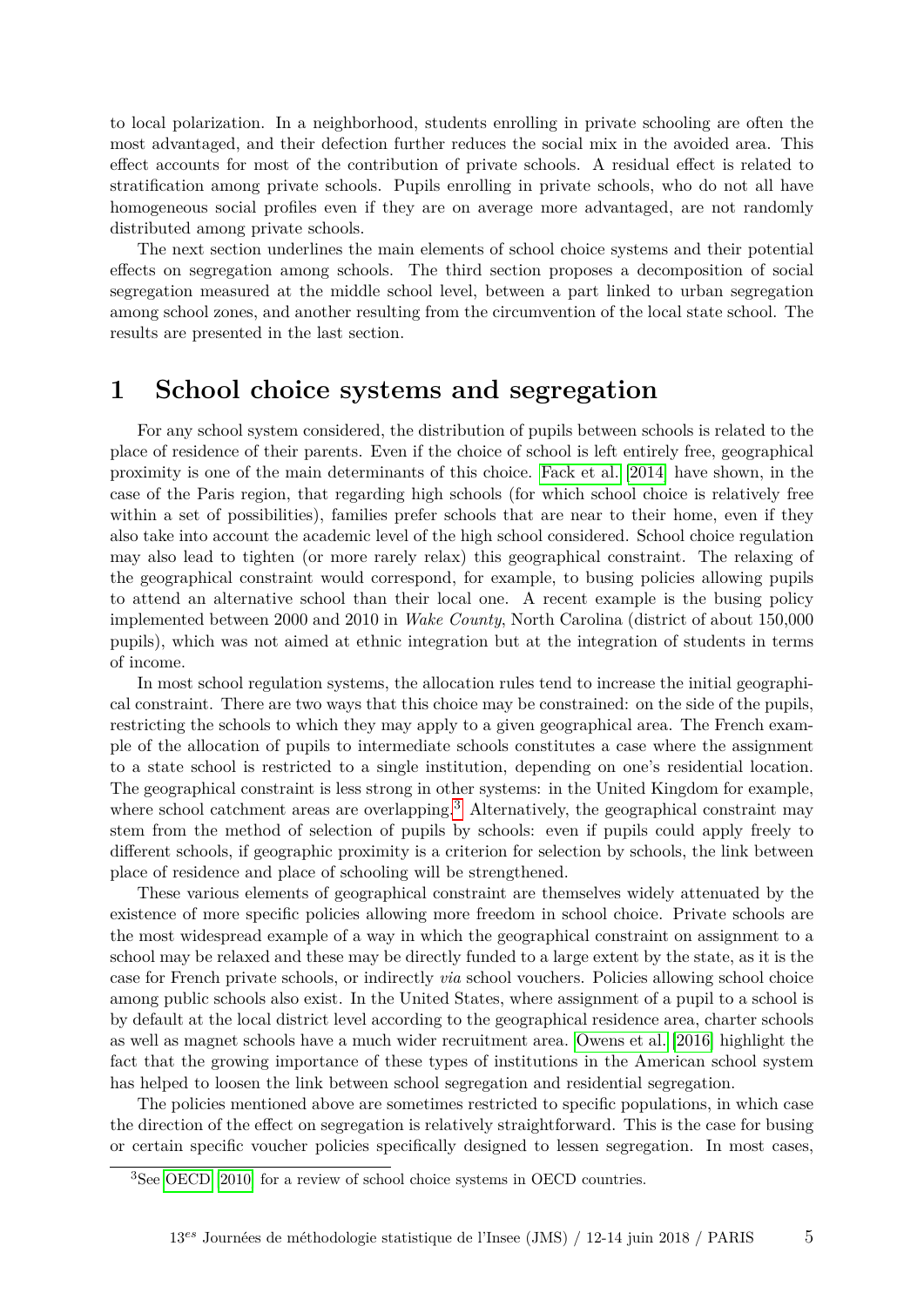however, public policy relaxes or restricts freedom of choice for all families. A central point for evaluating these policies therefore lies in who is taking up on this freedom of choice. The implications in terms of segregation will depend directly on the answers provided.

We can distinguish two potential effects of a freer school choice on school diversity. A potentially negative effect on the one hand, if for example only the most advantaged families resort to school choice, in order to join schools more advantaged than their sector one. There may also be a positive effect on social diversity if, for example, freedom of choice allows modest families, territorially constrained to reside in disadvantaged neighborhoods, to join more prestigious institutions (in the public as in the private sectors). Arguments of this type have been put forward in other reforms allowing more freedom of choice in schools, for example in Sweden in 2000: a large-scale school reform has sought to minimize the effects of residential segregation by allowing access to the most prestigious schools for all pupils, without any constraint of residence area as was the case before. [Söderström and Uusitalo](#page-16-1) [\[2010\]](#page-16-1) show that the reform has had the opposite effect of the one envisaged on social diversity, contributing rather to decrease it. It is also a potential mixing effect that was put forward during the relaxation of the school map that took place in France in 2007. However, [Fack and Grenet](#page-15-5) [\[2012\]](#page-15-5) find that the results have been mixed: the device would have mainly led to a more pronounced avoidance of the most disadvantaged sectors, but not by the pupils most directly targeted by the reform (and in particular the scholarship pupils). [Musset](#page-15-6) [\[2012\]](#page-15-6) shows that most of the studies on the impact of an increased parental choice on segregation generally conclude in an increase in segregation (for example [Hsieh and Urquiola](#page-15-7) [\[2006\]](#page-15-7) for Chile's private school voucher reform).

These different factors driving parental school choice will result in a gap between between residential segregation and school segregation that is more or less pronounced. The link between residential segregation and school segregation has already been addressed in several studies. [Rangvid](#page-16-2) [\[2007\]](#page-16-2) shows for Copenhagen that low (ethnic) residential segregation does not necessarily translate into moderate school segregation, and that the level of school segregation is mainly driven by school choice (in particular private school choice). For Germany, where primary school districts are not entirely binding, [Riedel et al.](#page-16-3) [\[2010\]](#page-16-3) have shown that school choices made by advantaged families tend to increase school segregation relative to residential segregation. In the United Kingdom (where [Allen](#page-15-8) [\[2007\]](#page-15-8) examines social segregation and segregation in terms of educational attainment of parents, and [Johnston et al.](#page-15-9) [\[2006\]](#page-15-9) ethnic segregation), residential segregation is essentially measured from local administrative divisions. [Harris et al.](#page-15-10) [\[2007\]](#page-15-10) attempt to model the catchment areas of schools to obtain a measure of residential segregation that is more comparable to that of school segregation. This question is simplified in the French case, since residential segregation can be directly measured from the institutional zoning that partitions the territory (unlike the British case).

To our knowledge, two works decompose the transition between residential segregation and school segregation between middle schools in France. Both works rely on simulation techniques applied to Paris [\(François](#page-15-11) [\[2002\]](#page-15-11)]) and to Clermont-Ferrand and its surroundings [\(Cadoret](#page-15-12) [\[2017\]](#page-15-12)]). The level of segregation between school zones corresponds to the segregation under the hypothesis that every pupil is in the school assigned by the school map. This defines the contribution of residential segregation to school segregation. The difference between the actual level of segregation among middle schools and the level of residential segregation is the contribution of school choices which circumvent the school map. In another scenario, the authors compute the level of segregation with pupils in their chosen school for families who chose the private sector, or in the school assigned by the school map otherwise. The difference between the latter computation and the contribution of residential segregation gives the contribution of private sector to the global segregation. Further scenarios are computed, focusing on specific social categories or specific motives for circumventing the school map.

Our work proposes a new strategy which relies on a mathematical decomposition of the segregation index rather than simulation techniques. The results are coherent with decomposition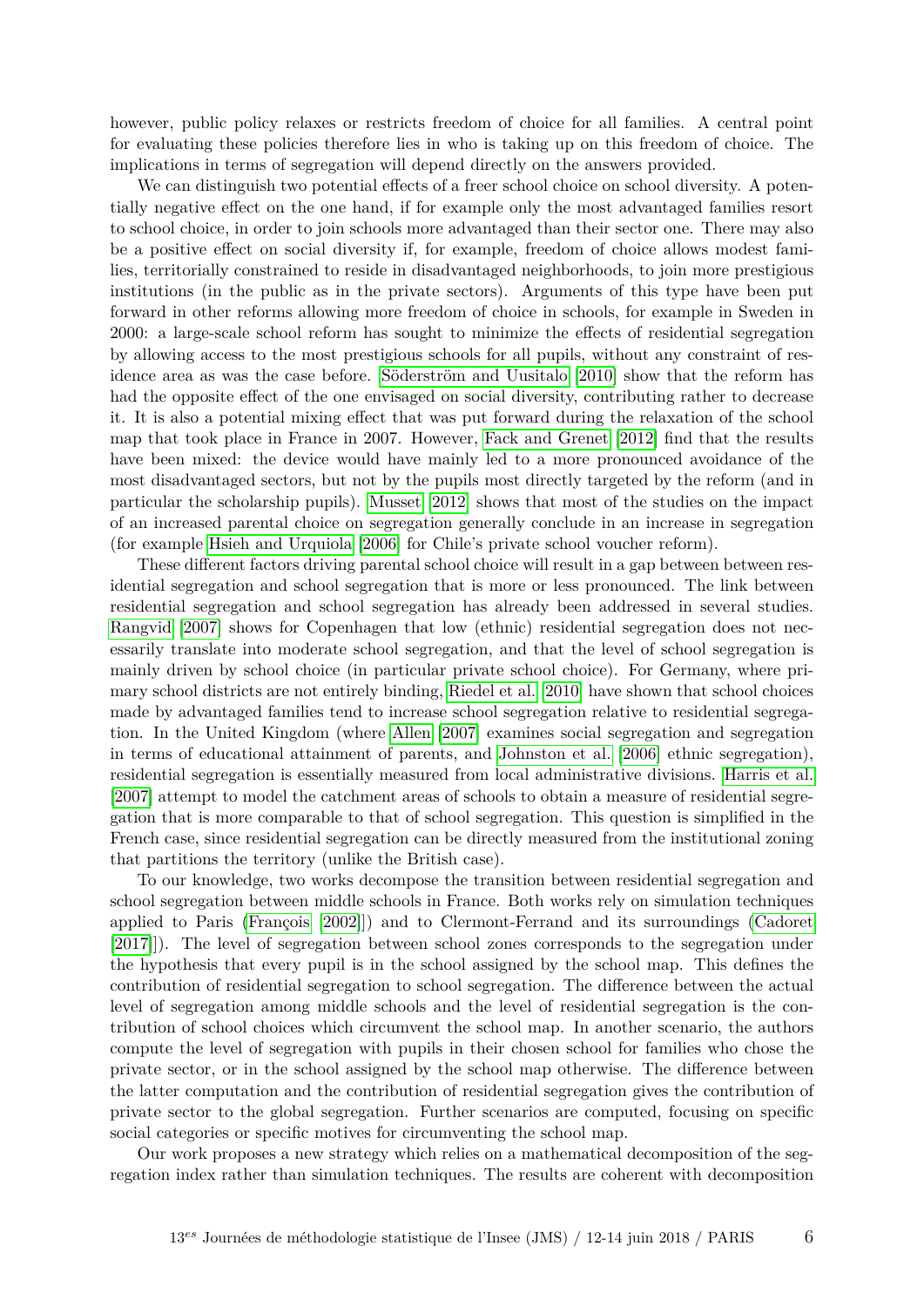stemming from simulations. They allow to go further in the analysis of segregation, by isolating two additionnal contributions of school choices. The first one is a "cream-skimming" effect, since pupils who circumvent the school assigned by the school map are generally from a more privileged background than pupils who don't. In most cases, it should then raise segregation. The second one is the contribution from the point of view of the schools that are joined, and whose composition is modified by these moves, which is a "reallocation effect". It could lower or raise segregation. As we mentioned before, distinguinshing both type of mechanisms is an important tool for the debate on the effect of school choice.

### **2 Decomposition of school segregation indices**

#### **2.1 Data and social background information**

The analysis is conducted on three different urban areas, observed for year 2015: Paris, Bordeaux and Clermont-Ferrand. The data relies first on an exhaustive administrative source on middle and high school students, the *Scolarité* database, including their address geolocation. This database is combined with the accurate boundaries of school zoning. We can therefore identify, for each pupil, the public school he/she is assigned by school zoning, and the school where he/she is actually enrolled (and thus identify cases of school circumvention). We focus on middle school new entrants, usually aged 11 for those who have not previously repeated a grade.[4](#page-0-0) We leave out of the analysis pupils who are attending "special educational needs" tracks, which are provided in a limited set of schools.<sup>[5](#page-0-0)</sup> Among the  $29,680$  remaining pupils,  $11\%$  to 12% are avoiding their assigned public school in order to attend another public school (Table [1\)](#page-6-0), and 20% to 30% are attending a private school. We refer to the first type as "Movers" to public schools  $(M<sup>pu</sup>)$ , to the second type as "Movers" to private schools  $(M<sup>pr</sup>)$ , and to the remaining pupils i.e. those who attend their assigned local school, as "Stayers" (S).

<span id="page-6-0"></span>

|                  |                  | Proportion of   |                              |  |
|------------------|------------------|-----------------|------------------------------|--|
|                  | Number of pupils | M <sup>pr</sup> | M <sup>pu</sup>              |  |
| Paris            | 18850            |                 | $0.30 \quad 0.12 \quad 0.58$ |  |
| <b>Bordeaux</b>  | 7927             |                 | $0.21$ $0.11$ $0.68$         |  |
| Clermont-Ferrand | 2903             |                 | 0.23 0.12 0.65               |  |

Table 1: Proportions of stayers and movers

The socioeconomic background of pupils is known at a fine level, through the occupation of both parents, using the French classification of *professions et catégories socioprofessionnelles* (PCS). While this detailed classification is directly available (32 categories), using it may lead to high levels of segregation in a purely mechanical way (as some categories may be totally

<sup>4</sup>We only retain pupils who are both resident and schooled within each of the three urban areas considered, meaning that we leave aside some pupils who reside in the considered area but are schooled elsewhere, and conversely some pupils who are schooled there but reside outside. We choose to consider quite a large area around the cities of Clermont-Ferrand and Bordeaux, in order to minimize the number of pupils in such cases. However this perimeter must be restricted to dense areas where schooling alternatives actually exist. For these two areas, we then rely on the perimeter of "intercommunalities" (French *établissements publics de coopération intercommunale, EPCI)*. Those are defined by a group of communes which gather together to share the charge of managing some services, like public transportation, collecting garbage or running water. However this choice was not possible nor relevant for Paris, for which we rely on the sole city area.

<sup>&</sup>lt;sup>5</sup>Such tracks may enhance segregation, but we choose not to take them into account here, since they do not correspond to typical school circumvention strategies.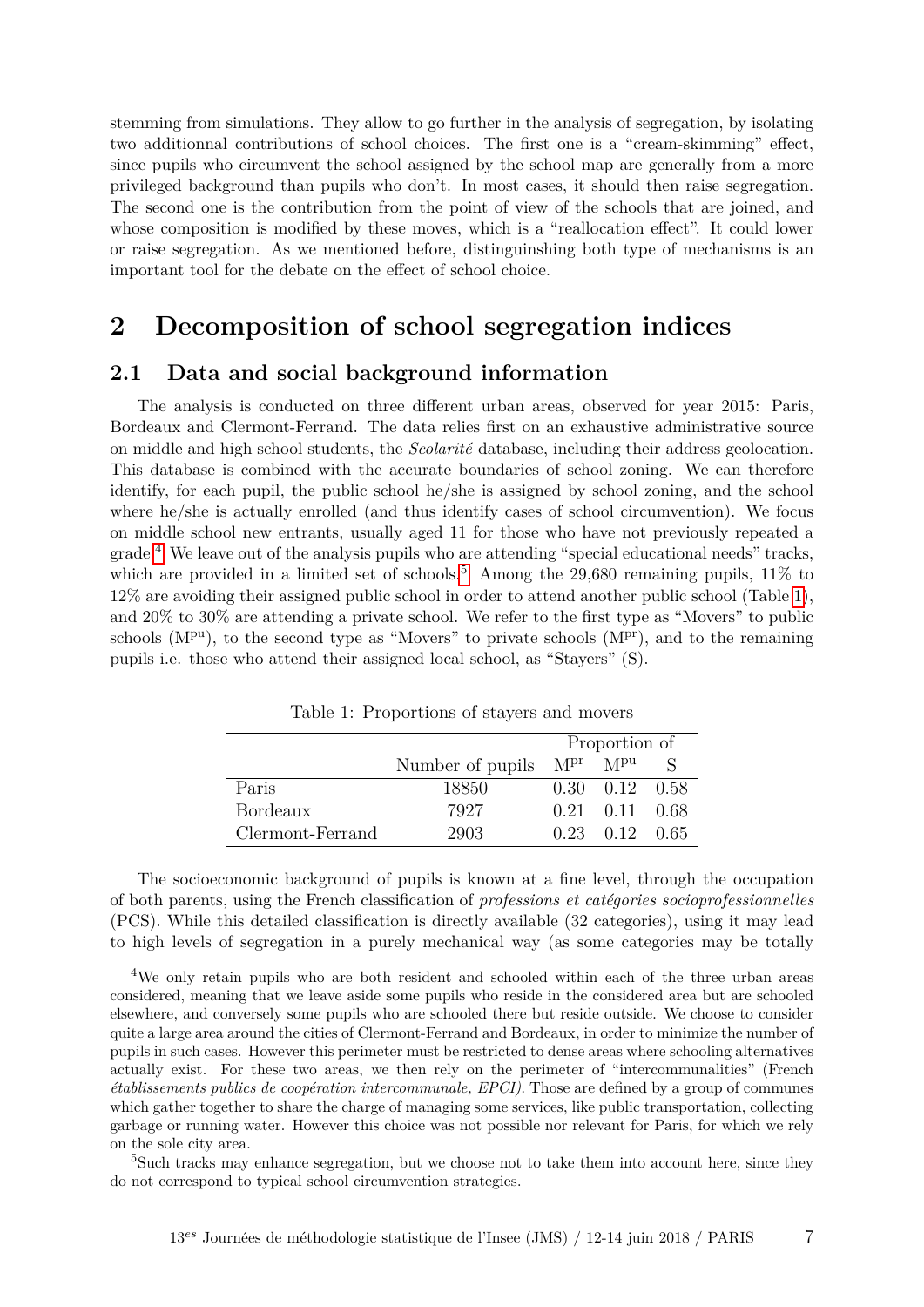absent of some schools). We therefore mainly rely on a four-category classification of parental occupations:[6](#page-0-0) "Very advantaged" (including for example managers, teachers and professionals), "Advantaged" (including foremen, technicians), "Intermediate" (including employees) and "Disadvantaged" (manual workers or unemployed). This classification is specifically traditionally used by the French Ministry of Education to study educational issues. As an alternative we rely on a continuous index of the social position of the household, the social position index (SPI) introduced by [Rocher](#page-16-4) [\[2016\]](#page-16-4) (see Robustness analysis for more detail).

Table [2](#page-7-0) presents the social composition of pupils in each urban area, depending on their type relative to school circumvention ( $M^{\text{pr}}$  /  $M^{\text{pu}}$  / S). Although the overall social composition differs between the three urban areas (with Paris having 50% of "Very advantaged" pupils, Bordeaux 36% and Clermont-Ferrand 29%, the pattern is generally the same regarding the relative social background of movers to the public and private sectors: for each urban area, the pupils attending private schools are more often "Very advantaged", although a few disadvantaged pupils are also concerned (more often so in Clermont-Ferrand and Bordeaux). Quite unexpectedly, the socioeconomic background of movers to another public school is slightly lower than that of the pupils who attend their local assigned school.

<span id="page-7-0"></span>

|                  | <b>Movers</b>    | <b>Movers</b>   |                |      |
|------------------|------------------|-----------------|----------------|------|
| Paris            | (private sector) | (public sector) | <b>Stayers</b> | All  |
| Very advantaged  | 0.73             | 0.39            | 0.40           | 0.50 |
| Advantaged       | 0.07             | 0.08            | 0.08           | 0.08 |
| Intermediate     | 0.16             | 0.27            | 0.26           | 0.23 |
| Disadvantaged    | 0.04             | 0.26            | 0.26           | 0.19 |
|                  |                  |                 |                |      |
|                  | <b>Movers</b>    | <b>Movers</b>   |                |      |
| <b>Bordeaux</b>  | (private sector) | (public sector) | Stayers        | All  |
| Very advantaged  | 0.57             | 0.27            | 0.31           | 0.36 |
| Advantaged       | 0.11             | 0.13            | 0.13           | 0.13 |
| Intermediate     | 0.22             | 0.29            | 0.26           | 0.25 |
| Disadvantaged    | 0.10             | 0.32            | 0.31           | 0.27 |
|                  |                  |                 |                |      |
|                  | <b>Movers</b>    | <b>Movers</b>   |                |      |
| Clermont-Ferrand | (private sector) | (public sector) | <b>Stayers</b> | All  |
| Very advantaged  | 0.41             | 0.24            | 0.26           | 0.29 |
| Advantaged       | 0.15             | 0.09            | 0.13           | 0.13 |
| Intermediate     | 0.28             | 0.24            | 0.24           | 0.25 |
| Disadvantaged    | 0.16             | 0.43            | 0.37           | 0.33 |

Table 2: Social composition in each group

#### **2.2 Decomposing social segregation at school**

Numerous measures have been proposed in the literature to measure segregation at school (see [Frankel and Volij](#page-15-13) [\[2011\]](#page-15-13)), as the association between schools and socioeconomic background. Here, we rely on a four-group classification, as using a binary index would entail too large a loss of information. Several segregation indices can be used in a multi-group version, among

 $6$ Occupation of the "primary" parent, which by default is the father. The mother's occupation is taken into account when no information on the father's occupation is available.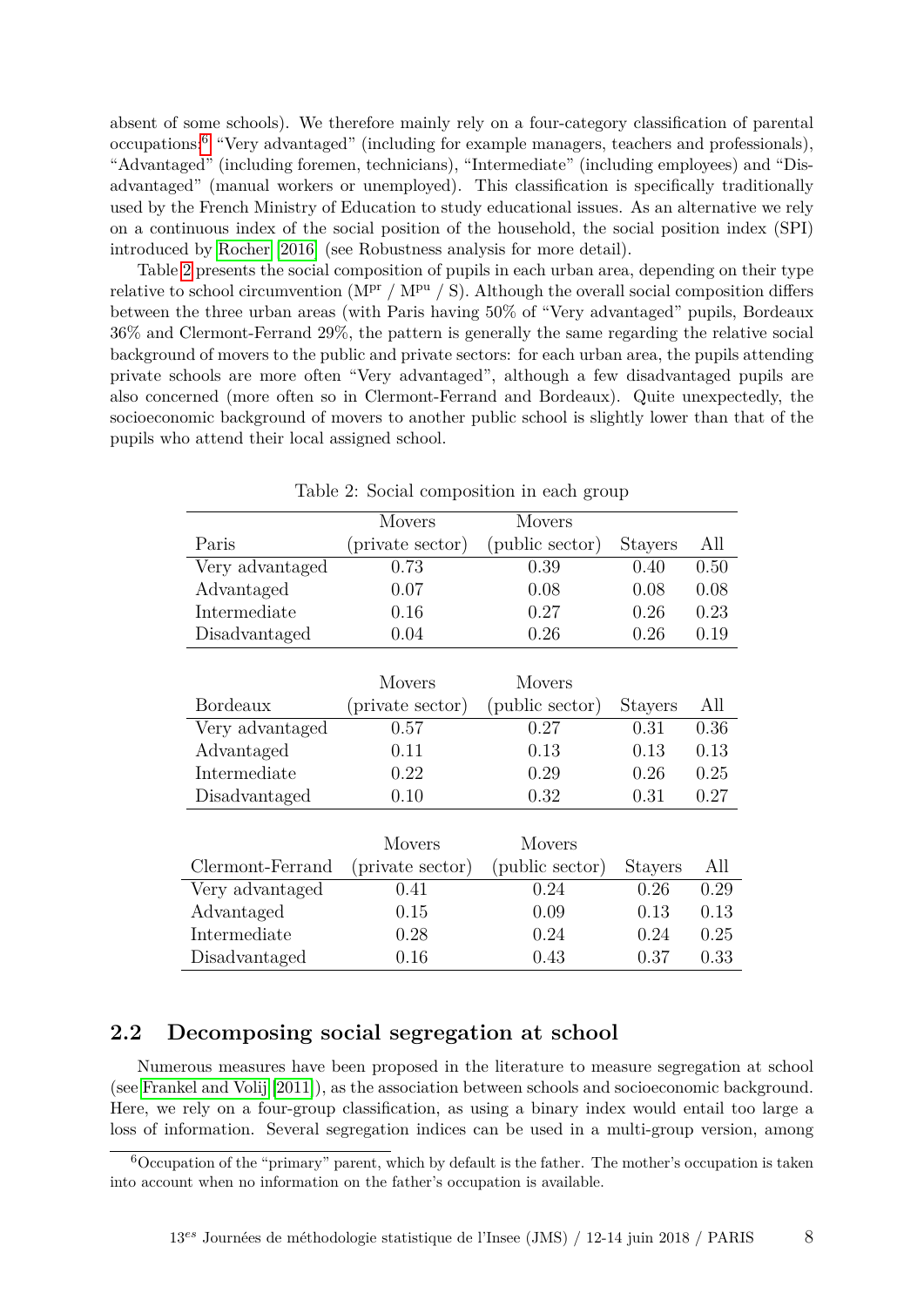which the normalized entropy index  $H$  (see [Reardon and Firebaugh](#page-16-5) [\[2002\]](#page-16-5)). When considering a population of pupils that can be described by four social groups, and are enrolled in *k* = 1 *. . . K* schools, the normalized entropy index is defined as:

$$
\mathcal{H} = \sum_{k=1}^{K} \pi_k \frac{h(P) - h(p_k)}{h(P)} \tag{1}
$$

where  $P = (q_1, q_2, q_3, q_4)$  is the distribution of the four social origin types in the whole popula- $\phi$  tion,  $p_k = (q_1^k, q_2^k, q_3^k, q_4^k)$  is the distribution of the four types in school  $k, h(P) = \sum_{k=1}^4 p_k^k$  $\sum_{m=1}^{n} q_m ln(1/q_m)$ and  $\pi_k$  is the proportion of students in school k. This index may be seen as an "evenness" measure, when relying on usual classification of different dimensions of segregation (see [Massey and](#page-15-14) [Denton](#page-15-14) [\[1988\]](#page-15-14)). It measures to which extent groups are evenly distributed among schools.

In order to measure how school choice (in particular circumvention to private school) affects school segregation, indices that verify an additive decomposition property should be favored. This property states that if we split the set of schools into two subsets, the segregation index measured in the all set of schools can be additively decomposed in a component between two sets of schools (for instance, private schools versus public schools), and two additional components that measure the level of school segregation within each of these sets respectively. The additive decomposition property states that:

$$
I = I_{\text{Public vs. Private}} + \lambda_{\text{Public}} I_{\text{Public}} + \lambda_{\text{Private}} I_{\text{Private}}
$$
\n
$$
\tag{2}
$$

where *I* is an additive decomposable segregation index measured using all schools,  $I_{\text{Public}}$  (respectively  $I_{\text{Private}}$ ) the one using only public (respectively private) schools (and  $\lambda$ s a weighting scheme), and  $I_{\text{Public vs. Private}}$  the segregation index comparing the distribution in social characteristics of all pupils in public schools with the one for all pupils in private schools. The normalized entropy index *H* satisfies such a property.<sup>[7](#page-0-0)</sup>

This decomposition is presented in Table [3.](#page-9-0) Whatever the urban area considered, the largest contribution is that of the public sector, although it is smaller for Paris. The contribution of the public-private segmentation ranges from 20% in Clermont to 33% in Paris. The contribution of the social segmentation *within* the private sector is also substantial (around 17%-20%). This gives us a first picture of the contribution of private schools to social segregation among schools.

However, comparing public and private schools as a whole provides only a partial answer regarding the contribution of school choice to segregation. Indeed, the restrictive zoning may itself generate social disparities reflecting the existing residential segregation: French urban cities are usually highly segregated by income, and as school zoning is based on residential location, it induces school social segregation. The above decomposition does not account for initial residential segregation. For instance, for historical reasons, most private schools are located in relatively well-off neighborhoods. Although these schools are not subject to the restrictive zoning, the distance criterion is important<sup>[8](#page-0-0)</sup> as many parents prefer to choose a school located close to their home. This may lead to private schools being mainly attended by advantaged pupils, thereby driving the public-private segmentation, although this would solely reflect residential segregation. In the same way, the intra-private segmentation could reflect residential segmentation among neighborhoods where private schools are implemented. Finally, private schools are not the sole way to exert school choice. According to qualitative studies, the circumvention of the assigned public school towards an alternative public school may be quite high in some urban areas. A measure of the contribution of school choice on school segregation should take this point into account.

 $^7$ As an alternative when using the continuous social position measure, we rely on the variance index. which is also decomposable in such a way (see Robustness analysis).

<sup>8</sup>Private schools are usually not boarding schools in France.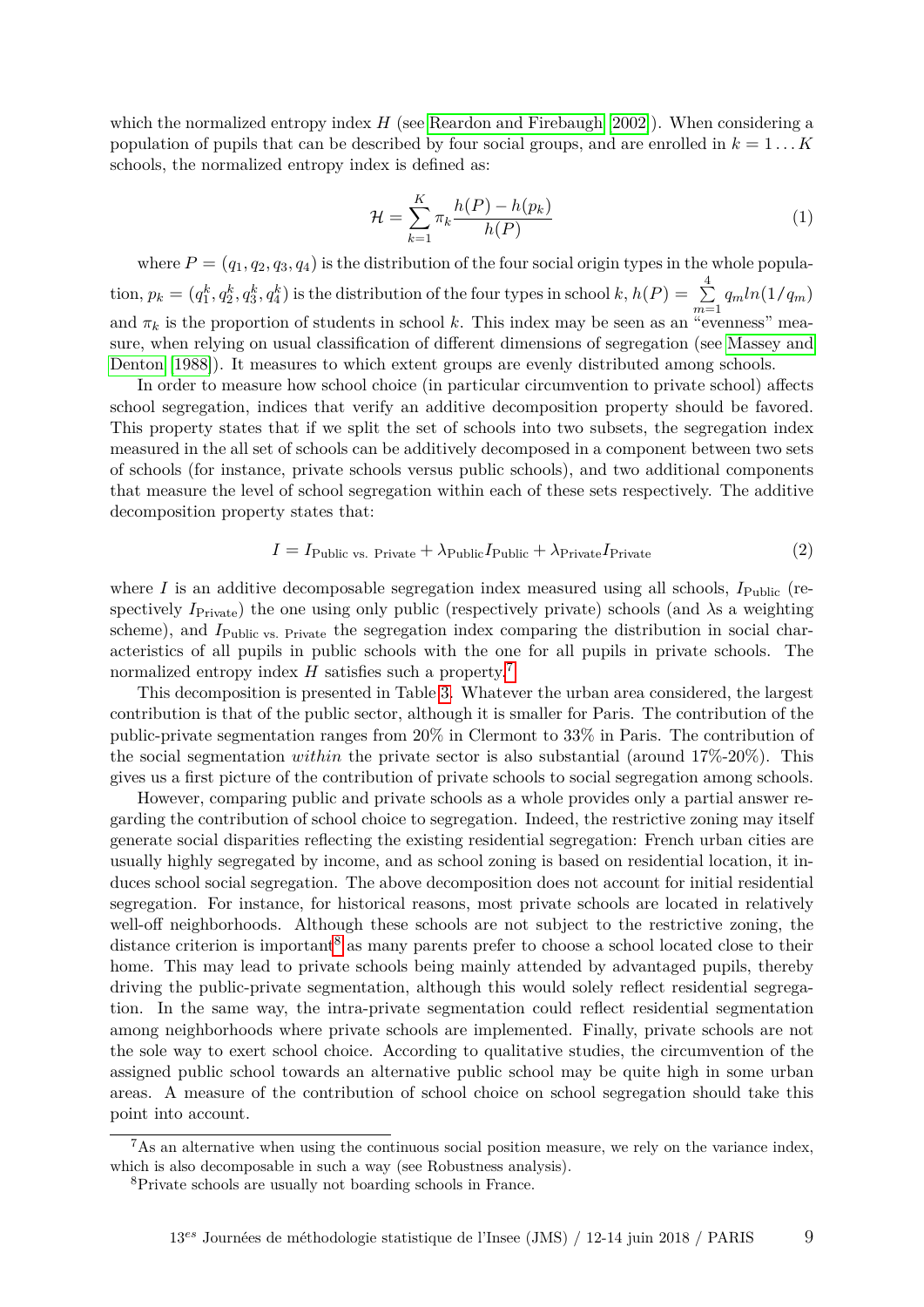|                                                 | Entropy | $%$ of school |
|-------------------------------------------------|---------|---------------|
| Paris                                           | share   | segregation   |
| Total school segregation                        | 0.149   | 100\%         |
| $I_{\text{Public vs. Private}}$                 | 0.050   | 33.3%         |
| $\lambda_{\mathrm{Public}} I_{\mathrm{Public}}$ | 0.069   | 46.2%         |
| $\lambda_{\text{Private}}I_{\text{Private}}$    | 0.031   | 20.5%         |
|                                                 | Entropy | % of school   |
| Bordeaux                                        | share   | segregation   |
| Total school segregation                        | 0.099   | 100\%         |
| $I_{\rm Public\ vs. \ Private}$                 | 0.025   | 24.7%         |
| $\lambda_{\mathrm{Public}}I_{\mathrm{Public}}$  | 0.056   | 55.8%         |
| $\lambda_{\text{Private}}I_{\text{Private}}$    | 0.019   | 19.5%         |
|                                                 | Entropy | $%$ of school |
| Clermont-Ferrand                                | share   | segregation   |
| Total school segregation                        | 0.085   | 100%          |
| $I_{\text{Public vs. Private}}$                 | 0.017   | 19.9%         |
| $\lambda_{\mathrm{Public}}I_{\mathrm{Public}}$  | 0.054   | $63.5\%$      |
| $\lambda$ Private I Private                     | 0.014   | $16.6\%$      |

<span id="page-9-0"></span>Table 3: Aggregate public sector- private sector decomposition of segregation

### **2.3 The contribution of school circumvention strategies to school segregation**

We thus propose a decomposition that allows us to isolate the respective contributions of residential segregation, and of the circumvention of the restrictive zoning, to school segregation. The principle of the decomposition (which is detailed in the Appendix A) relies on different partitions of segregation, first at the school level, and second at the residential level (according to the school zoning). It requires to know both the school where pupils should have been enrolled (according to the restrictive zoning) and the school they actually attend.

As a first step, we only consider two types of pupils: those who respect the zoning (and thus actually enroll in the public school that corresponds to their home location), indexed hereafter by *S* (as for stayers), and those who circumvent the school zoning, indexed by *M* (as for movers) irrespective of whether they attend a private school or a public school different from their assigned one. We may thus link *HSch*, the segregation index measured among schools (determined by pupils' actual enrollment) to  $H_Z$ , the segregation index measured among residential areas, as defined by the school zoning (determined by pupils' residential location), in the following way:

$$
H_{Sch} = H_Z + \Delta H^M \tag{3}
$$

where ∆*H<sup>M</sup>* corresponds to the contribution of the circumvention of the school zoning to school segregation. It can be shown that  $\Delta H^M$  is the sum of three terms (proofs in the Appendix  $A)$ :

<span id="page-9-1"></span>
$$
\Delta H^M = \underbrace{\sum_{z} \lambda_z H_z^{S \text{ vs } M} - \sum_{sch} \lambda_{sch} H_{sch}^{S \text{ vs } M} + \lambda^M (H_{Sch}^M - H_Z^M)}_{(A)} \underbrace{(4)}
$$

The first term,  $(A) = \sum_{z} \lambda_z H_z^{S \text{ vs } M}$ , reflects the local social segmentation between stayers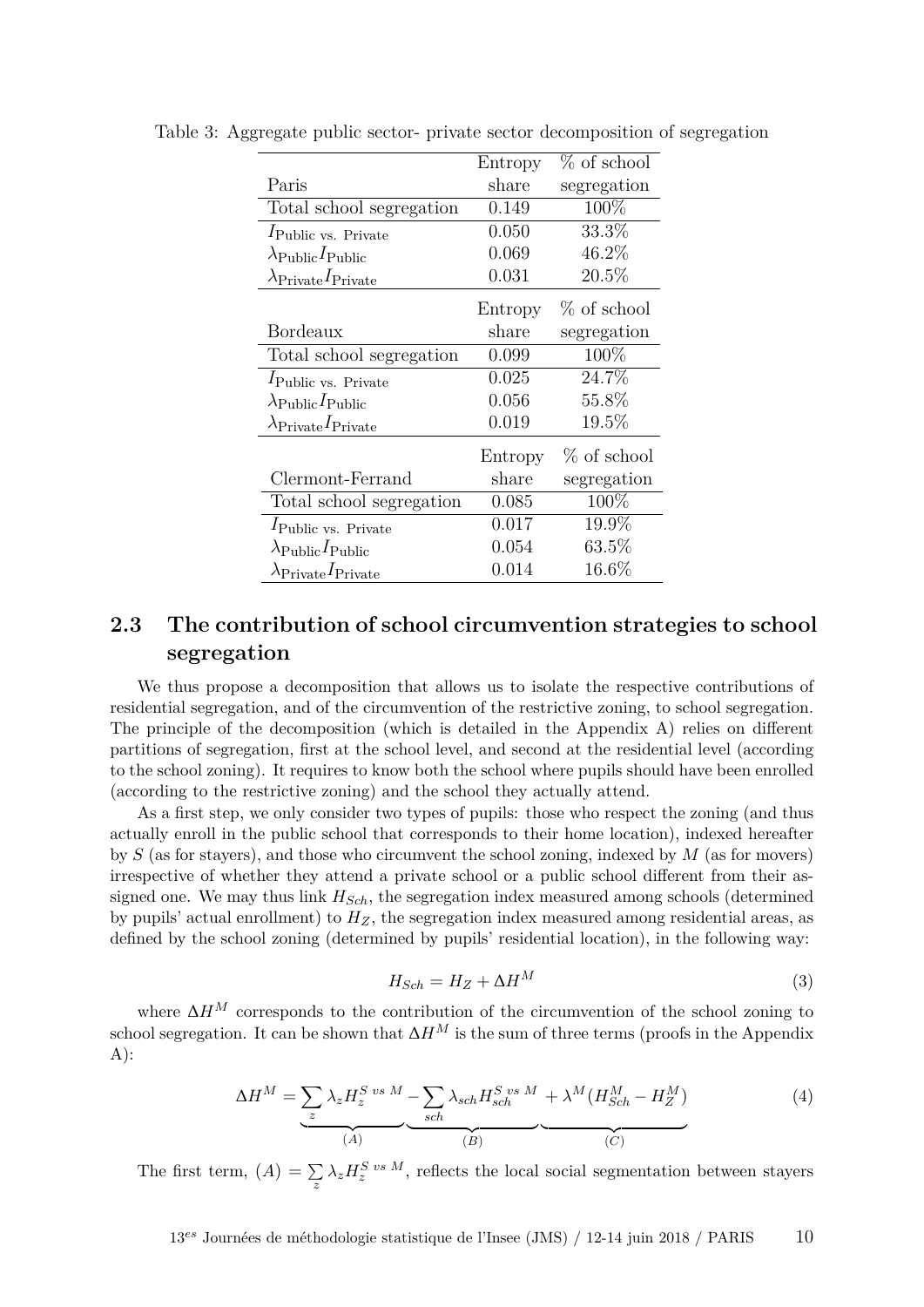

<span id="page-10-0"></span>For example, dark grey blocks represent advantaged pupils and light grey one represent disadvantaged pupils.

Figure 2: Example of cream-skimming effect

and movers, within each zone *z*.  $H_z^S$ <sup>*vs M*</sup> is the entropy index measured between stayers *S* and movers *M* when restricting the sample to zone  $z$  ( $\lambda$ s denoting weights). The discrepancy between *HSch* and *H<sup>Z</sup>* may therefore arise if within each school zone, the pupils who circumvent the local school differ in terms of social background from those who actually attend it. Not only does the social background of pupils matter, but also their residence area: the fact that an advantaged pupil opting out from its assigned school has lower detrimental effect on the school mix in this school if he or she leaves from an advantaged school zone rather than a disadvantaged one. This potential "cream-skimming effect" is depicted on Figure [2:](#page-10-0) Example 1 depicts zone A, composed equally of advantaged pupils (dark grey blocks) and disadvantaged pupils (light grey blocks). The social composition of movers is the same as that of stayers, so in the case of this zone *A* we have  $\mathcal{H}_{A}^{S \text{ vs } M} = 0$ . In Example 2, movers of zone B have the same social composition as movers of zone A, but they leave behind pupils who are much more disadvantaged, thus creating social segregation: for zone B,  $\mathcal{H}_{B}^{S}{}^{vs}{}^{M} > 0$ .



<span id="page-10-1"></span>For example, dark grey blocks represent advantaged pupils and light grey ones represent disadvantaged pupils.

Figure 3: Example of diversity effect

Conversely, pupils circumventing their local school may bring social diversity to the school they join, if their social background differs from that of the pupils in the school joined. (*B*) = −∑  $\sum_{sch} \lambda_{sch} H_{sch}^{S \text{ vs } M}$  translates this diversity effect:  $H_{sch}^{S \text{ vs } M}$  is the entropy index measured between movers and stayers enrolled in school *sch*. For a given school *sch*, it increases when pupils enrolled in *sch* while theoretically assigned to another school (the movers) are socially different from pupils who are enrolled in this school because of the zoning (the stayers). Whereas (A) is mechanically positive, (B) is mechanically negative, and the two terms may offset each other. Terms (A) and (B) illustrate the *a priori* ambiguous contribution of school choice to segregation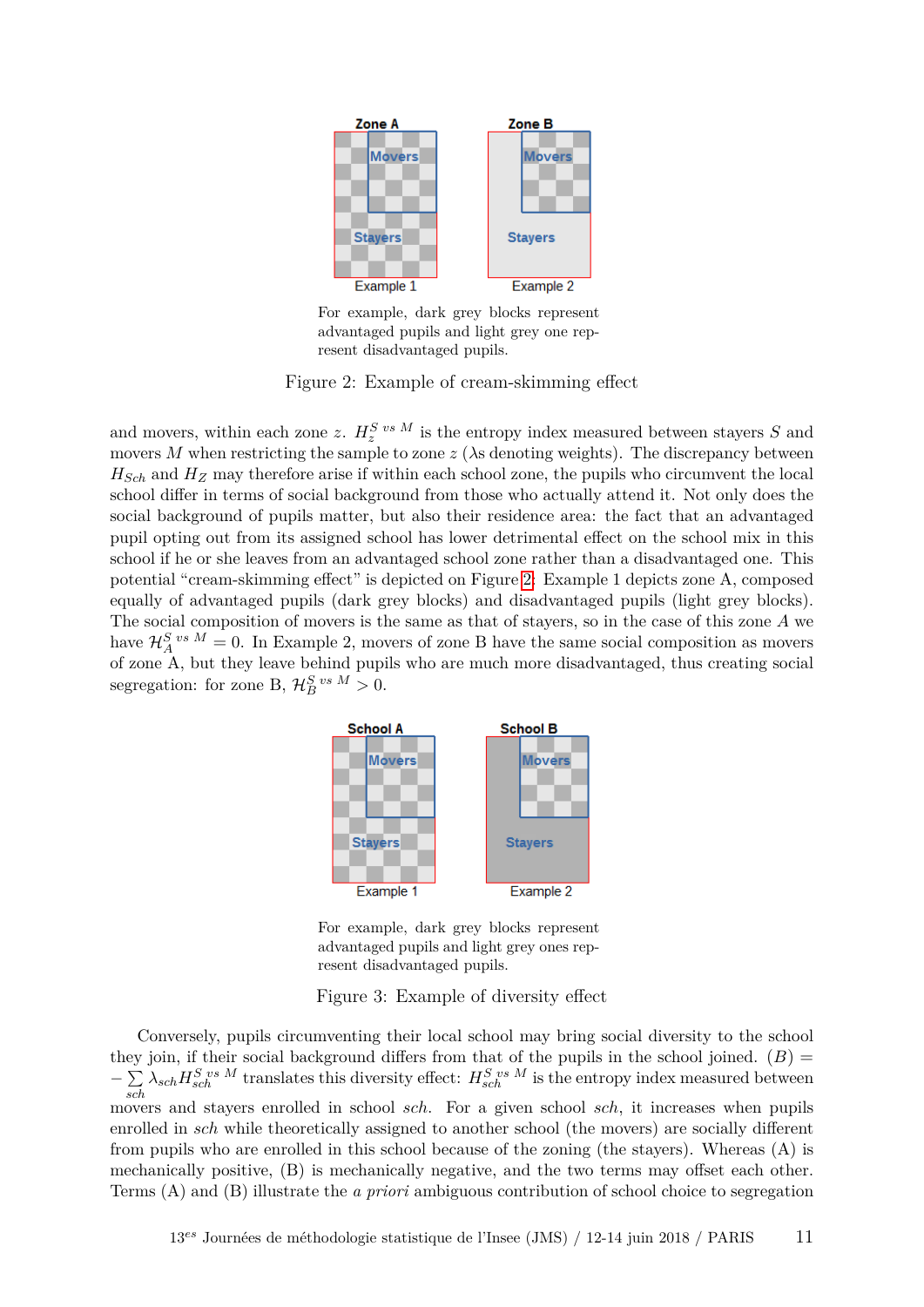in schools, when school choice takes the form of circumventing the assigned local school. On the one hand, it may increase the level of segregation because in a neighborhood, pupils who opt out of the assigned school may differ from the ones who enroll in this school. On the other hand, school choice may decrease the segregation level if it allows children from disadvantaged or middle background to enroll in more privileged schools. This potential diversity effect is illustrated on Figure [3.](#page-10-1) Here again, movers have the same social composition in examples 1 and 2. Whereas their arrival in school A is neutral in terms of segregation  $(H_A^S)^{vs} M = 0$ , Example 2 presents a diversity effect when movers arrive in very advantaged school B and bring some diversity: we therefore have  $-H_B^S$ <sup>*vs M*</sup> < 0.



For example, dark grey blocks represent advantaged pupils and light grey one represent disadvantaged pupils.

#### <span id="page-11-0"></span>Figure 4: Net social segmentation among movers

Term  $(C) = \lambda^M (H_{Sch}^M - H_Z^M)$  translates the idea that pupils circumventing their local school are eventually sorted among schools. $H_{Sch}^M$  is the entropy index measured between movers, when considering their repartition among the schools they eventually attend. It is mitigated by  $H_Z^M$ , the entropy index between movers measured among residential zones. For example,  $(C)$ may be negative if some pupils from a privileged background and others from a disadvantaged background who decided to circumvent their respective schools assigned by the zoning, eventually enroll in the same school. A social diversity effect of this type appears in Example 1 of Figure [4,](#page-11-0) which takes the case of a single private school mixing movers from two different zones, who are socially different  $(\lambda^{PR}(\mathcal{H}_{Sch}^{PR} - \mathcal{H}_{Z}^{PR}) < 0)$ . On the other hand, example 2 shows a case where schools A enrolls the disadvantaged pupils from zone A and some disadvantaged pupils from zone B, and conversely school B enrolls mostly advantaged pupils from zone B, plus some advantaged pupils from zone A (here we focus on movers only). This "social specialization" of schools brings to an additional social stratification compared to the initial level of residential segregation among movers and we would therefore have  $\lambda^{PR}(\mathcal{H}_{Sch}^{PR} - \mathcal{H}_{Z}^{PR}) > 0$ .

#### **2.4 Circumvention to private vs. public schools**

We can further detail this decomposition, by comparing the component due to circumvention to private schooling, from circumvention to another public school. If we denote those who circumvent the zoning for a private school  $PR = M^{\tilde{P}R}$  (movers to private school) and those whose circumvent the zoning for a public school  $M^{PU}$  (movers to a public school), and finally  $PU = M^{PU} + S$  all pupils attending a public school (whether it is their assigned one or not). It may then be shown that (see the proof in the Appendix A):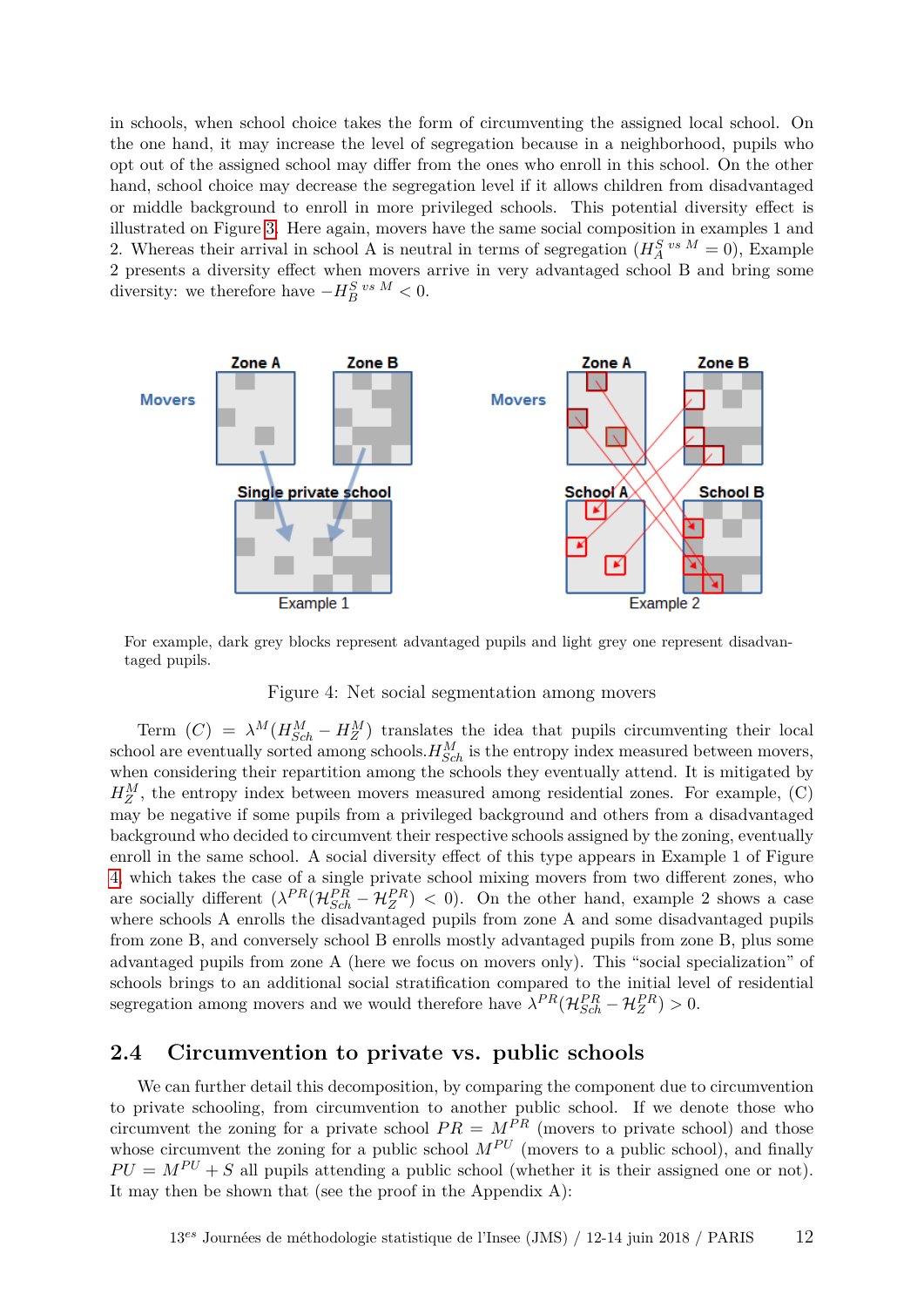$$
\mathcal{H}_{Sch} = \mathcal{H}_Z + \Delta \mathcal{H}_{M^{PR}} + \Delta \mathcal{H}_{M^{PU}} \tag{5}
$$

with :

<span id="page-12-1"></span>
$$
\Delta \mathcal{H}_{MPR} = \underbrace{\sum_{z} \lambda_{z} \mathcal{H}_{z}^{PR \text{ vs } PU}}_{1: \text{ cream-skimming effect (=A)}} + \underbrace{\lambda^{PR} (\mathcal{H}_{Sch}^{PR} - \mathcal{H}_{Z}^{PR})}_{2: \text{ reallocation effect (=C)}}
$$
(6)

<span id="page-12-0"></span>
$$
\Delta \mathcal{H}_{M^{PU}} = \sum_{z} \lambda_{z} \mathcal{H}_{z}^{M^{PU} \text{ vs } S} - \sum_{sch} \lambda_{sch} \mathcal{H}_{sch}^{M^{PU} \text{ vs } S} + \lambda^{M^{PU}} (\mathcal{H}_{Sch}^{M^{PU}} - \mathcal{H}_{Z}^{M^{PU}})
$$
\n<sup>1</sup>: cream-skimming effect (=A)

The interpretation is the same as before, with  $(1)$  and  $(2)$  the counterparts for private schools of terms (A) and (C) of [4;](#page-9-1) and (1') and (2') the counterparts for movers to public schools of (A) and  $(B)+(C)$  respectively.

Two remarks should be made. First, all pupils enrolled in private schools are by definition movers in our taxonomy (private schools do not belong to the state school zoning), therefore movers do not mix with stayers when they enroll in private schools. This explains why for private schools, we do not have a counterpart of the second term (B) in the general decomposition [4:](#page-9-1) the only existing reallocation effect takes place *within* movers to private schools. For movers to public schools, we designate as "reallocation" effect the combination of the diversity effect (B) in the schools joined and of the "social specialization" effect (C) among movers to public schools.

Second, the first term is not computed in exactly the same way for circumvention to private and to alternative public schools in the decomposition proposed in [7.](#page-12-0) In this decomposition, we first consider pupils enrolled in private school separately from all others,<sup>[9](#page-0-0)</sup> and then compare the impact of circumvention from assigned school *restricted to pupils enrolled in public school*. Thus, for the same residential zone *z*, for  $\Delta H_{MPR}$  we single out pupils enrolled in a private school among all pupils living in this zone, while in  $\Delta H_{M}$ *PU* we single out on pupils enrolled in an alternative school on resident pupils, once excluded the pupils enrolled in private school. We can choose an alternative order and first single out pupils who circumvent to alternative school, and then compare stayers with movers to a private school. The computation has no reason to be identical, but we check that our conclusions are not driven by this.

### **3 Results**

The detailed decomposition is performed in each of the three urban areas considered: Paris, Bordeaux and Clermont-Ferrand (Tables [4,](#page-13-0) [5](#page-13-1) and [6\)](#page-14-0). In all cases, the circumvention of zoning contributes to increase social segregation measured at the school level, when compared to the one than prevails at the residential level, by more than half:  $+59.1\%$  for Clermont-Ferrand,  $+64.5\%$ for Bordeaux and as much as +96.0% for Paris where segregation measured at the school zoning level is around half only as that measured among schools. The magnitude of the effects between the three urban areas cannot be directly compared, given the different perimeters considered (strict city boundaries for Paris, wider urban areas for Bordeaux and Clermont-Ferrand) and the population densities implied.

In all three districts, the contribution of circumvention strategies to school segregation is mostly due to pupils circumventing to private schools. Within this contribution of private schools, the most important contribution is term (1) in [6,](#page-12-1) which is the cream skimming-effect.

 $^{9}$ It should be noted that the global contribution of the private sector  $\Delta \mathcal{H}_{MPR}$  can be computed exactly with simulation techniques, as mentioned before. The same holds for the contribution of school choice in public sector.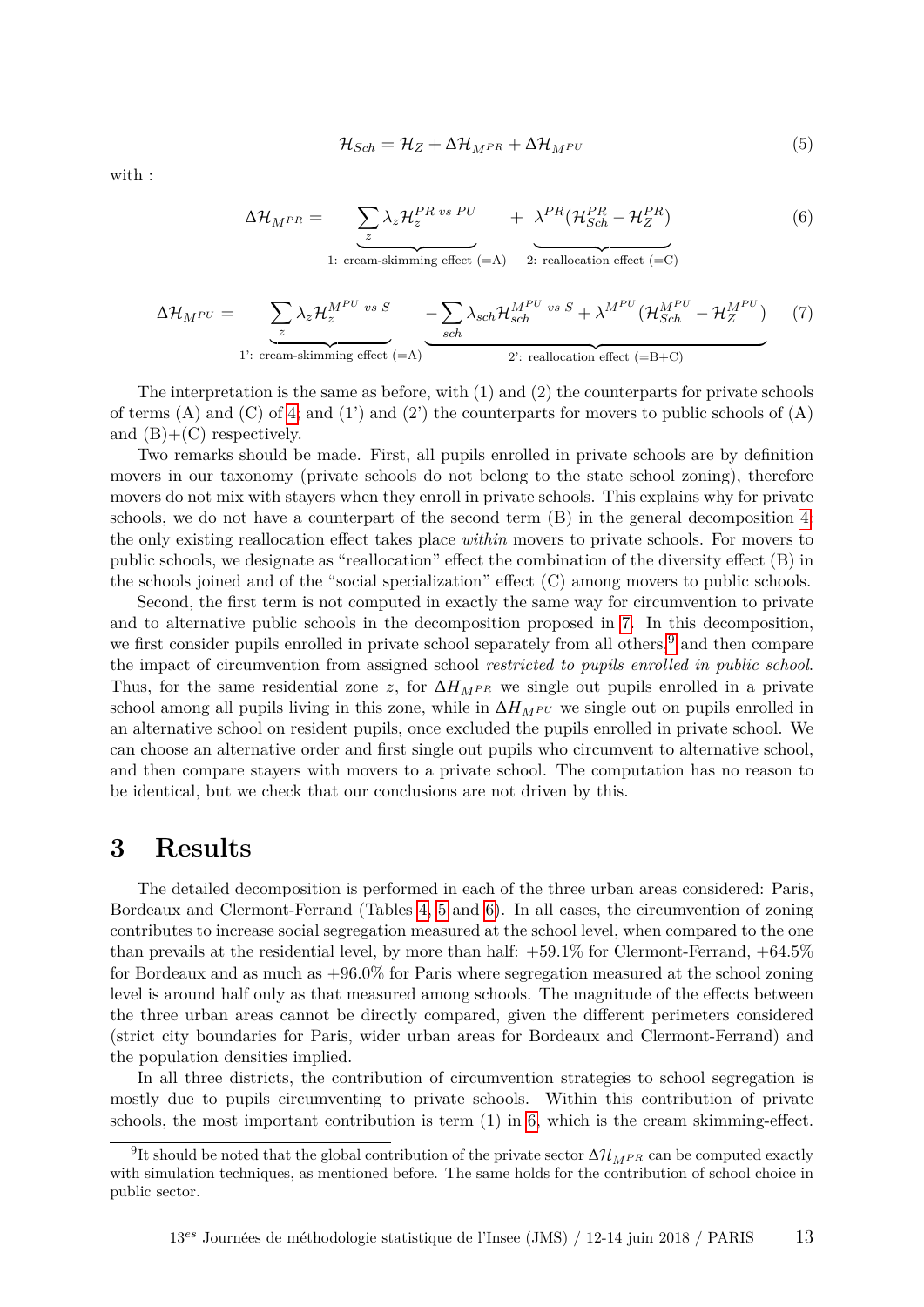|                                                                                                                          | Entropy          | Std. Error | $\%$ of $(Z)$ |
|--------------------------------------------------------------------------------------------------------------------------|------------------|------------|---------------|
| Residential segregation $(\mathcal{H}_Z)$                                                                                | 0.076            | (0.0024)   |               |
| School segregation $(\mathcal{H}_{Sch})$                                                                                 | 0.149            | (0.0031)   |               |
| Contribution of all movers $(\mathcal{H}_{Sch} - \mathcal{H}_{Z} = \Delta \mathcal{H}_{MPR} + \Delta \mathcal{H}_{MPU})$ | (***`<br>0.073   | (0.0025)   | $96.0\%$      |
| Movers to private schools $(\Delta \mathcal{H}_{MPR} = (1) + (2))$                                                       | $0.066~(^{2+1})$ | (0.0023)   | 87.2%         |
| $M^{PR}$ cream-skimming effect (1)                                                                                       | 0.059            | (0.0020)   | 77.9%         |
| $M^{PR}$ reallocation effect (2)                                                                                         | $0.007$ $(*)$    | (0.0015)   | $9.2\%$       |
| Movers to public schools $(\Delta \mathcal{H}_{MPU} = (1') + (2'))$                                                      | $(***)$<br>0.007 | (0.0014)   | $8.9\%$       |
| $M^{PU}$ cream-skimming effect $(1')$                                                                                    | 0.012            | (0.0011)   | $15.4\%$      |
| $M^{PU}$ reallocation effect $(2')$                                                                                      | $-0.005$ (***)   | (0.0013)   | $-6.6\%$      |

Note : (.) p*<*0.1; (<sup>∗</sup> ) p*<*0.05; (∗∗)p*<*0.01; (∗∗∗)p*<*0.001; (-) NS

<span id="page-13-0"></span>No statistical significance indication is given for terms that are by definition positive or negative. Standard errors are computed by bootstrap.

#### Table 4: Paris

*Within each school zone*, the pupils who circumvent their local school to attend a private one have a social composition that is very different from that of pupils remaining in the public sector. Thus, the set of pupils they "leave behind" is more homogeneous in terms of social composition than it was initially in the zone. This local public-private social segmentation accounts for  $+77.9$  percentage points (out of  $+96.0\%$ ) in Paris,  $+51.3\%$  in Bordeaux and  $+52.3\%$ in Clermont-Ferrand.

|                                                                                                                                                                                                                                                                                    | Entropy                | Std. Error | $\%$ of $(Z)$ |
|------------------------------------------------------------------------------------------------------------------------------------------------------------------------------------------------------------------------------------------------------------------------------------|------------------------|------------|---------------|
| Residential segregation $(\mathcal{H}_Z)$                                                                                                                                                                                                                                          | 0.060                  | (0.0033)   |               |
| School segregation $(\mathcal{H}_{Sch})$                                                                                                                                                                                                                                           | 0.099                  | (0.0040)   |               |
| Contribution of all movers $(\mathcal{H}_{Sch} - \mathcal{H}_{Z} = \Delta \mathcal{H}_{MPR} + \Delta \mathcal{H}_{MPU})$                                                                                                                                                           | /***<br>0.039          | (0.0031)   | 64.5%         |
| Movers to private schools $(\Delta \mathcal{H}_{MPR} = (1) + (2))$                                                                                                                                                                                                                 | $0.033 \overline{(*)}$ | (0.0027)   | 54.8%         |
| $M^{PR}$ cream-skimming effect (1)                                                                                                                                                                                                                                                 | 0.031                  | (0.0025)   | 51.3%         |
| $M^{PR}$ reallocation effect (2)                                                                                                                                                                                                                                                   | $0.002(-)$             | (0.0019)   | $3.6\%$       |
| Movers to public schools $(\Delta \mathcal{H}_{MPU} = (1') + (2'))$                                                                                                                                                                                                                | $0.006$ $(***)$        | (0.0017)   | $9.7\%$       |
| $M^{PU}$ cream-skimming effect $(1')$                                                                                                                                                                                                                                              | 0.012                  | (0.0016)   | $19.6\%$      |
| $M^{PU}$ reallocation effect $(2')$<br>the state of the state of the state of the state of the state of the state of the state of the state of the state of the state of the state of the state of the state of the state of the state of the state of the state of t<br>--------- | /***<br>$-0.006$       | (0.0018)   | $-9.9\%$      |

Note : (.) p*<*0.1; (<sup>∗</sup> ) p*<*0.05; (∗∗)p*<*0.01; (∗∗∗)p*<*0.001; (-) NS

<span id="page-13-1"></span>No statistical significance indication is given for terms that are by definition positive or negative. Standard errors are computed by bootstrap.

#### Table 5: Bordeaux

In the tree cities considered here, these locally segregative effects are not mitigated by at the aggregated level. The reallocation effect, ie. term (2) of the decomposition [6](#page-12-1) may be negative in principle if pupils who are enrolled in private education are less stratified socially according to the school they attend than according to their residential neighborhood (which would correspond to a social diversity effect among pupils enrolled in private schools). According to our data, in Bordeaux and Clermont-Ferrand, this contribution is very small and not significantly different from 0 at the 10% level. For those urban areas, social segmentation between private schools is mostly explained by preexisting residential segregation among the pupils who circumvent to those private schools. In Paris there is even a slight additional stratifying effect of private education (+9.2%, significant at the 5% level). Far from allowing diversity *among private school pupils*, the private sector contributes to sort them even more between middle schools. The difference observed between districts may be due to various local policies of private education.

The circumvention to another public school (than the one assigned by the school zoning)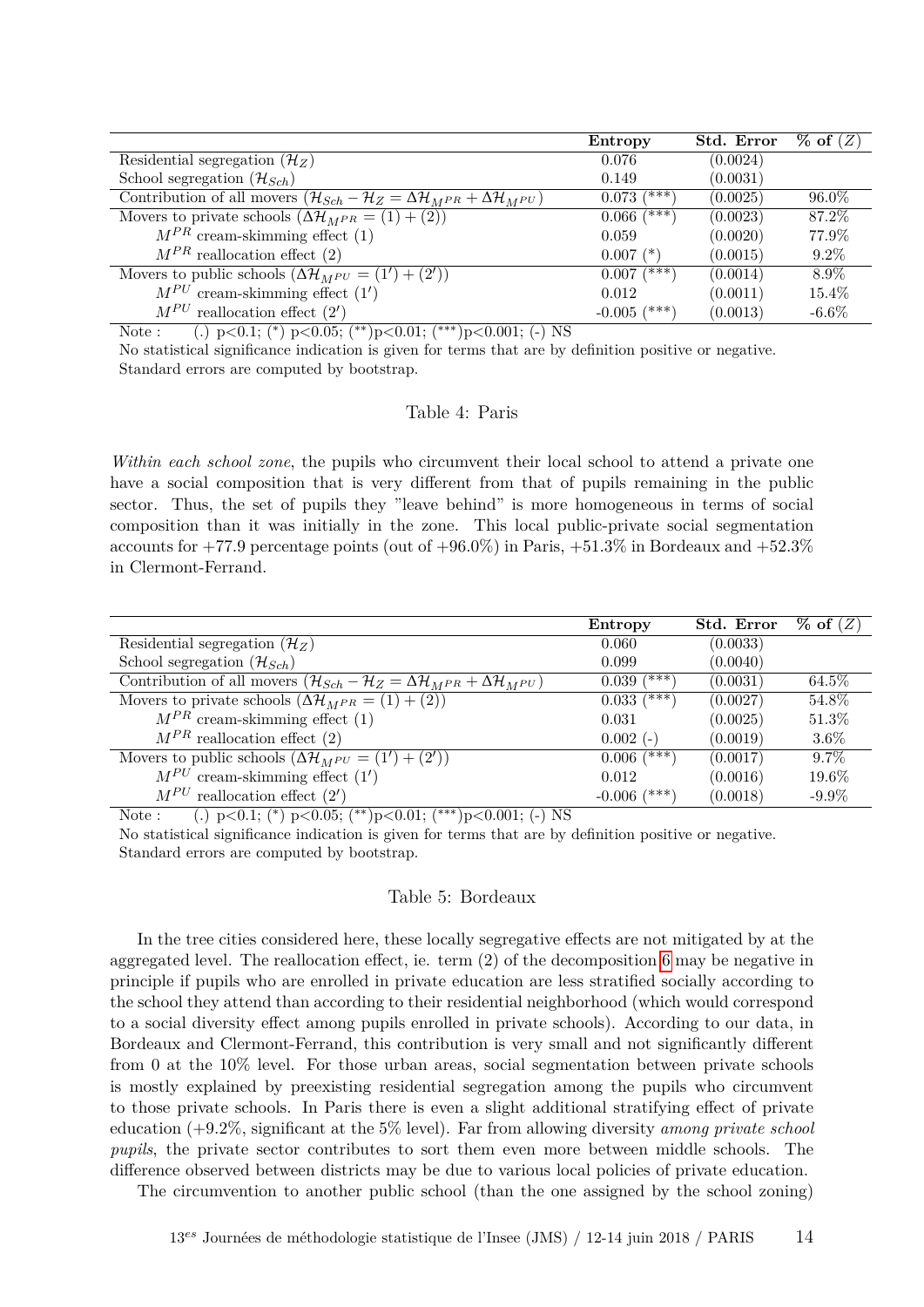|                                                                                                                          | Entropy           | Std. Error | $\%$ of $(Z)$ |
|--------------------------------------------------------------------------------------------------------------------------|-------------------|------------|---------------|
| Residential segregation $(\mathcal{H}_Z)$                                                                                | 0.053             | (0.0050)   |               |
| School segregation $(\mathcal{H}_{Sch})$                                                                                 | 0.085             | (0.0060)   |               |
| Contribution of all movers $(\mathcal{H}_{Sch} - \mathcal{H}_{Z} = \Delta \mathcal{H}_{MPR} + \Delta \mathcal{H}_{MPU})$ | /***`<br>0.031    | (0.0054)   | $59.1\%$      |
| Movers to private schools $(\Delta \mathcal{H}_{MPR} = (1) + (2))$                                                       | (***)<br>0.028    | (0.0047)   | 52.9%         |
| $M^{PR}$ cream-skimming effect (1)                                                                                       | 0.028             | (0.0039)   | 52.3%         |
| $M^{PR}$ reallocation effect (2)                                                                                         | $0.000(-)$        | (0.0032)   | $0.6\%$       |
| Movers to public schools $(\Delta \mathcal{H}_{MPU} = (1') + (2'))$                                                      | $0.003(-)$        | (0.0032)   | $6.2\%$       |
| $M^{PU}$ cream-skimming effect $(1')$                                                                                    | 0.014             | (0.0027)   | 26.8%         |
| $M^{PU}$<br>reallocation effect $(2')$                                                                                   | (***`<br>$-0.011$ | (0.0032)   | $-20.7\%$     |

Note : (.) p*<*0.1; (<sup>∗</sup> ) p*<*0.05; (∗∗)p*<*0.01; (∗∗∗)p*<*0.001; (-) NS

<span id="page-14-0"></span>No statistical significance indication is given for terms that are by definition positive or negative. Standard errors are computed by bootstrap.

#### Table 6: Clermont-Ferrand

contributes only slightly to increase segregation : the overall contribution is  $+8.9\%$  for Paris,  $+9.7\%$  for Bordeaux and  $+6.2\%$  for Clermont-Ferrand (not significantly different from 0 at the 10% level in the latter case). In each case, the cream-skimming effect implied by movers to public schools (term  $(1')$ :  $+15.4\%$  and  $+19.6\%$  respectively for Paris and Bordeaux) is not entirely compensated by the reallocation effect.

### **4 Conclusion**

In this paper, we aim to determine the respective contributions of residential segregation (as defined by restrictive school zoning) and selective circumvention strategies, to the level of social segregation among middle school pupils in three French urban areas (Paris, Bordeaux, Clermont-Ferrand) in 2015. We show that pupils circumventing their local public school in order to attend a private school contribute to increase social segregation by 50% at least with respect to segregation measures at the residential level. Local social segmentation between public and private school students is the main driver of this additional segregation. Furthermore, private schooling does not allow more social diversity, even *among* those who circumvent to private schools. Although the social composition of movers to another public school is close to the average, this type of strategies contribute to slightly increase segregation, by 5%-10% on the three French urban areas considered here.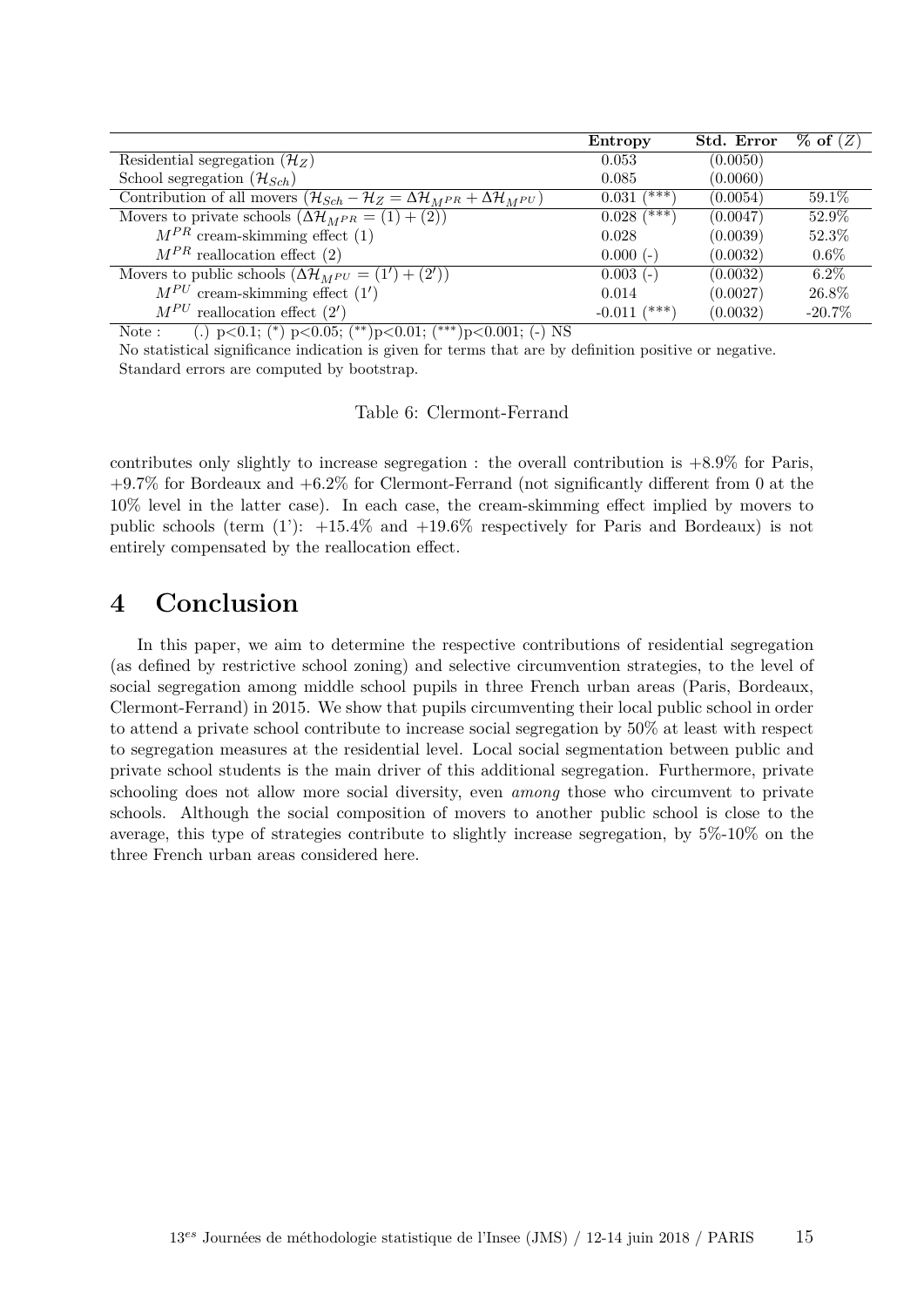# **References**

- <span id="page-15-8"></span>Rebecca Allen. Allocating Pupils to Their Nearest Secondary School: The Consequences for Social and Ability Stratification. *Urban Studies*, 44(4):751–770, April 2007.
- <span id="page-15-12"></span>Aude Cadoret. La mixité sociale des collèges de Clermont-Ferrand. *Géographie de l'école*, pages 96–105, 2017.
- <span id="page-15-5"></span>Gabrielle Fack and Julien Grenet. Rapport d'évaluation de l'assouplissement de la carte scolaire. 2012.
- <span id="page-15-3"></span>Gabrielle Fack, Julien Grenet, and Asma Benhenda. L'impact des procédures de sectorisation et d'affectation sur la mixité sociale et scolaire dans les lycées d'Île-de-France. *Rapport IPP*, 2014.
- <span id="page-15-13"></span>David M. Frankel and Oscar Volij. Measuring school segregation. *Journal of Economic Theory*, 146(1):1–38, 2011.
- <span id="page-15-11"></span>Jean-Christophe François. Évitement à l'entrée en sixième et division de l'espace scolaire à Paris. *L'espace géographique*, 31:307–327, 2002.
- <span id="page-15-15"></span>Harry B.G. Ganzeboom, Paul M. De Graaf, and Donald J. Treiman. A standard international socio-economic index of occupational status. *Social Science Research*, 21(1):1–56, 1992.
- <span id="page-15-2"></span>Pauline Givord, Marine Guillerm, Olivier Monso, and Fabrice Murat. La ségrégation sociale entre les collèges : quelles différences entre public et privé, aux niveaux national, académique et local ? *Éducation et formations*, (91):53–76, 2016.
- <span id="page-15-10"></span>R. Harris, R. Johnston, S. Burgess, and D. Wilson. Modelling school catchments for segregation studies, 2007.
- <span id="page-15-7"></span>Chang-Tai Hsieh and Miguel Urquiola. The effects of generalized school choice on achievement and stratification: Evidence from Chile's voucher program. *Journal of public Economics*, 90  $(8):1477-1503, 2006.$
- <span id="page-15-16"></span>David R. James and Karl E. Taeuber. Measures of segregation. *Sociological Methodology*, 15: 1–32, 1985.
- <span id="page-15-9"></span>Ron Johnston, Simon Burgess, Deborah Wilson, and Richard Harris. School and Residential Ethnic Segregation: An Analysis of Variations across England's Local Education Authorities. *Regional Studies*, 40(9):973–990, 2006.
- <span id="page-15-14"></span>Douglas S. Massey and Nancy A. Denton. The dimensions of residential segregation. *Social Forces*, 67(2):281–315, 1988.
- <span id="page-15-1"></span>Pierre Merle. La carte scolaire et son assouplissement. Politique de mixité sociale ou de ghettoïsation des établissements ? *Sociologie*, 2(1):37–50, 2011.
- <span id="page-15-6"></span>Pauline Musset. School Choice and Equity, Current Policies in OECD Countries and a Literature Review. *OECD Education Working Papers*, 66, 2012.
- <span id="page-15-0"></span>OECD. The learning environment and organisation of schools – School Choice. *Education at a Glance – OECD Indicators*, 2010.
- <span id="page-15-4"></span>Ann Owens, Senn Reardon, and Christopher Jencks. Income Segregation between Schools and School Districts. *CEPA Working Paper*, (16-04), 2016.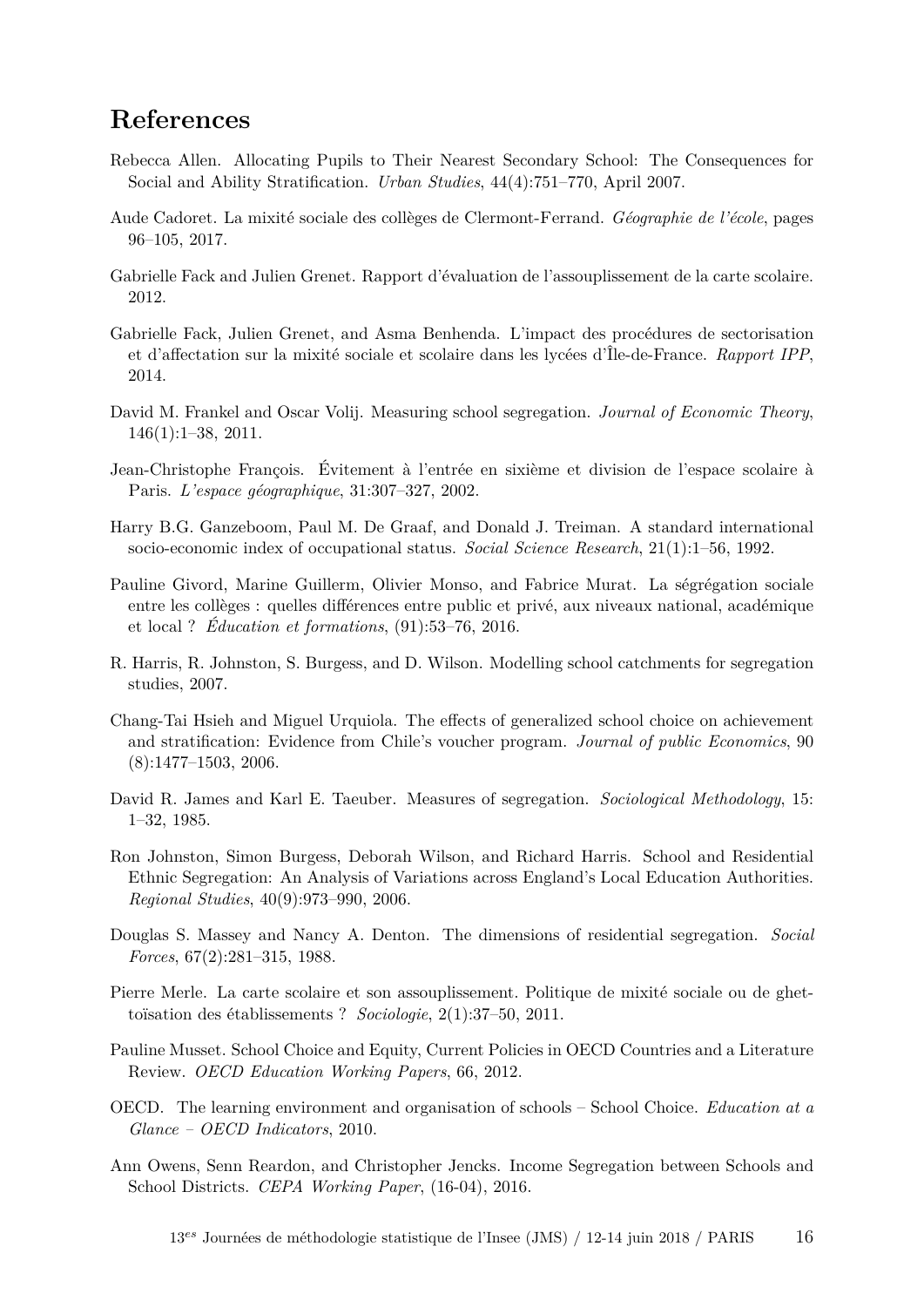- <span id="page-16-2"></span>Beatrice Schindler Rangvid. Living and learning separately? Ethnic segregation of school children in Copenhagen. *Urban Studies*, 44(7):1329–1354, 2007.
- <span id="page-16-5"></span>Sean F. Reardon and Glenn Firebaugh. Measures of multigroup segregation. *Sociological Methodology*, 32(1), 2002.
- <span id="page-16-3"></span>Andrea Riedel, Kerstin Schneider, Claudia Schuchart, and Horst Weishaupt. School choice in German primary schools: How binding are school districts? *Journal for Educational Research Online / Journal für Bildungsforschung Online*, 2(1):94–120, 2010.
- <span id="page-16-4"></span>Thierry Rocher. Construction d'un indice de position sociale des élèves. *Éducation et formations*, 90:5–27, 2016.
- <span id="page-16-1"></span>Martin Söderström and Roope Uusitalo. School Choice and Segregation: Evidence from an Admission Reform. *Scandinavian Journal of Economics*, 112(1):55–76, 2010.
- <span id="page-16-0"></span>Michèle Thaurel-Richard and Fabrice Murat. Évolution des caractéristiques des collèges durant l'assouplissement de la carte scolaire de 2007. *Éducation et formations*, (83):11–23, 2013.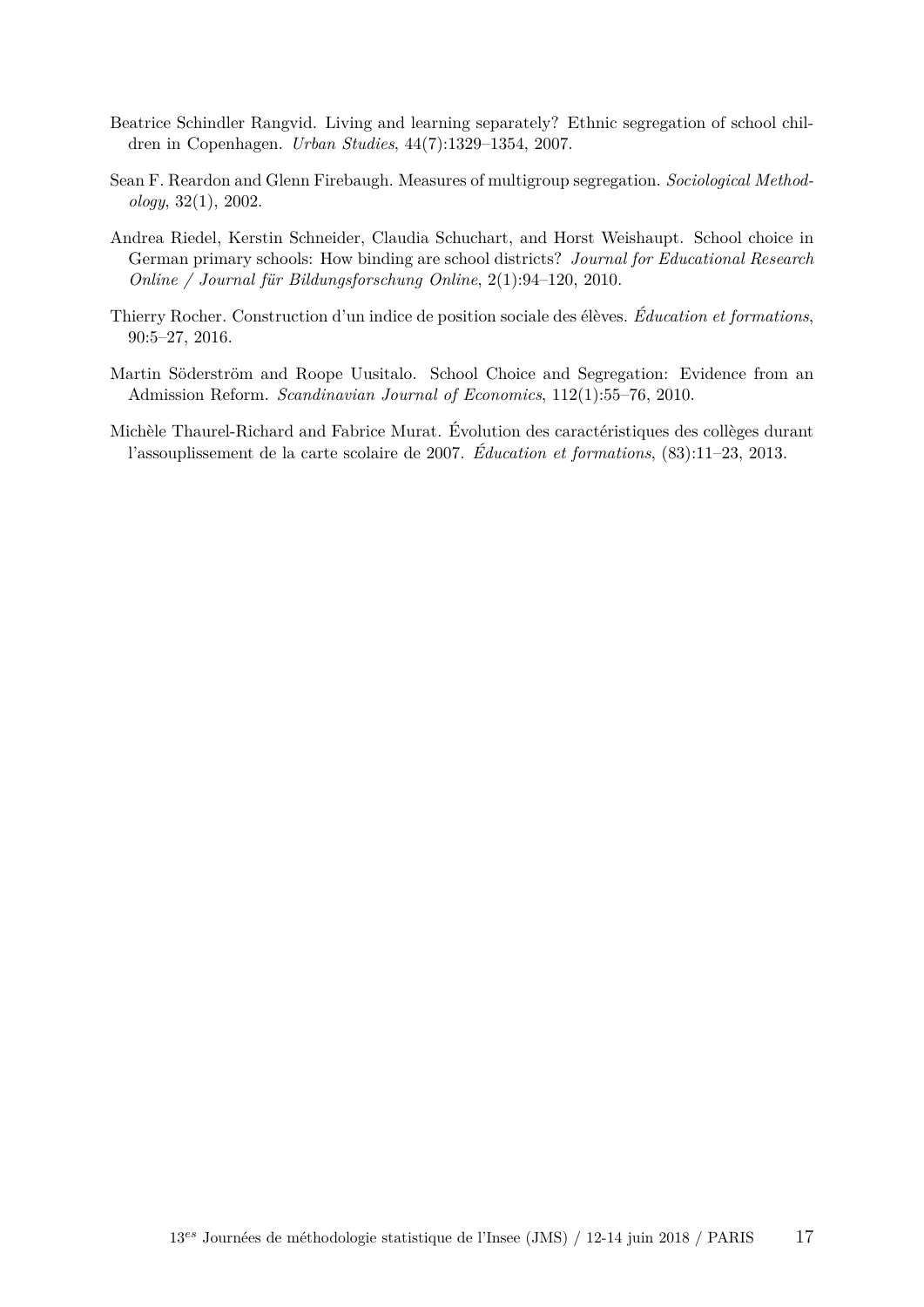### **A Decomposition**

For a set of R zones, we have Rx3 initial groups defined by a school zone and a status (circumventing to a state school /circumventing to a private school / enrollment in the assigned school). The principle of the segregation relies on the fact that we can reorder these partitions of R\*3 groups in two ways: the one depending on school zones, the other depending on actual school. We can thus define a segregation index measured when using the full partition, and decomposed it in either residential units, either school units. Figure [5](#page-17-0) illustrates in a case with only avoiders to the public: pupils who circumvent in the *A* zone enroll in the *B* school and in the zone *B* those who circumvent enroll in the *C* school. The measure of segregation corresponding to these full partition is not an object of interest in itself, but is used to compare the measures of residential segregation and school segregation.



<span id="page-17-0"></span>Figure 5: Illustration : from residential segregation to school segregation

Each tile corresponds to a pupil, for example the favored ones in darker. The five subgroups (middle) can be divided into three sectors (above) or three colleges (bottom). The total segregation between the five subgroups can thus be linked, on the one hand, to segregation between sectors and, on the other hand, to segregation between colleges.

Let us denote by  $\mathcal{H}_Z^T$  the entropy index calculated for the full partition of all entities corresponding of the fact of crossing both type *k* (stayers *S*, movers to state school  $M^{PU}$ , movers to private school  $M^{PR}$ ) and residential zones *z*. This index that uses the two dimensions is used only for the sake of calculation (as it does not have direct interpretation in itself).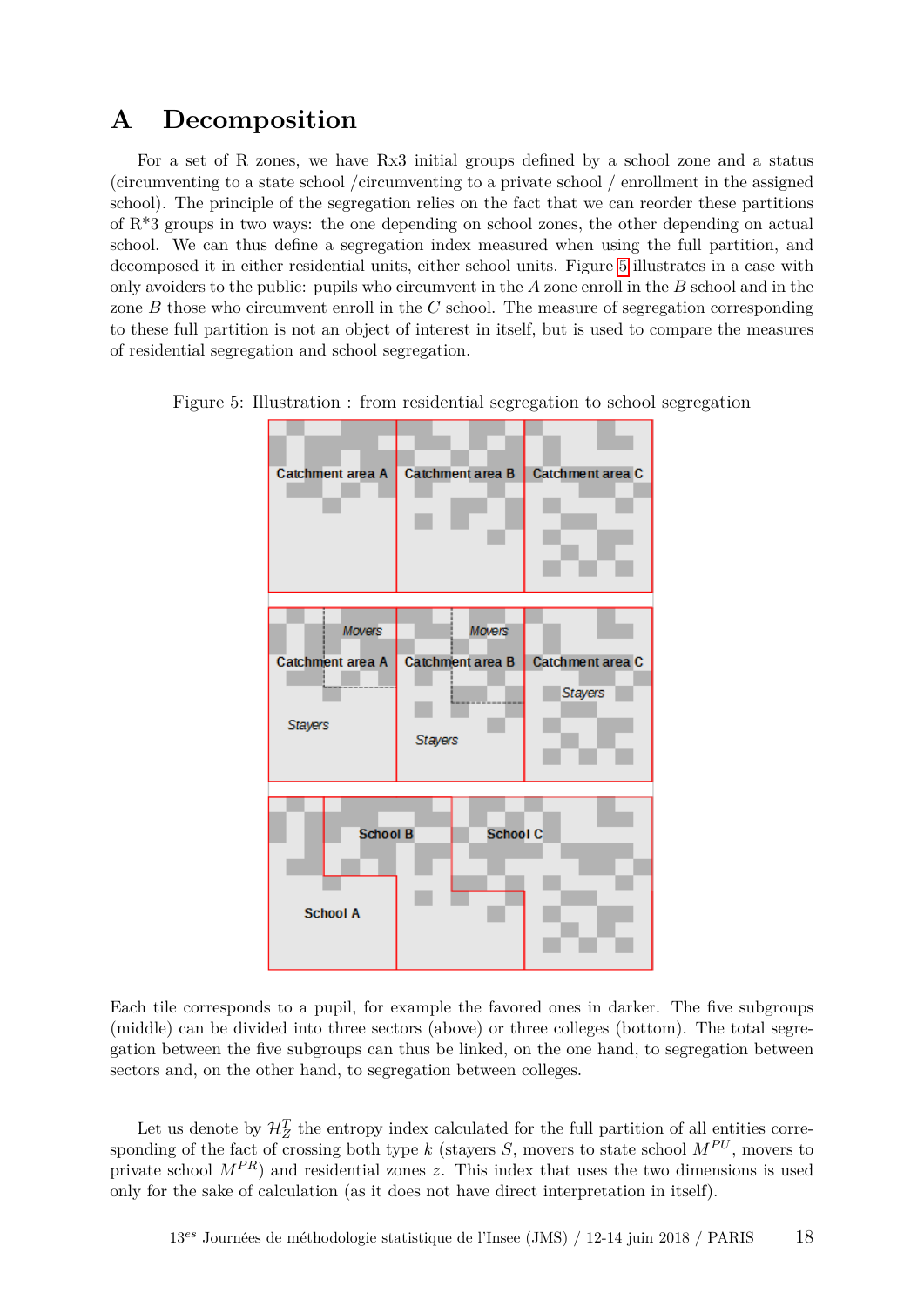$$
\mathcal{H}_Z^T = \sum_{z} \sum_{k \in (S, M^{PU}, M^{PR})} \pi_z^k \frac{h(P) - h(P_z^k)}{h(P)}
$$

where  $P$  is the distribution of pupils in the different socio-economic groups in the whole population,  $P_z^k$  are the corresponding distributions in the zone *z* for pupils of type *k*, and  $\pi_z^k$  the proportions of these pupils in the whole population. Specifically, we have  $\pi_z^k = \frac{\mathbf{N}[(k,z)]}{N_T}$  $\frac{N(T,K,z)}{N(T)}$  where  $N[(k, z)] = Card(i$  of type k and in zone z) and  $N_T$  the size of the total population. We can decompose this index  $\mathcal{H}_Z^T$  in two different ways, first by focusing on zones:

$$
\begin{split} &\mathcal{H}_Z^T = \underbrace{\sum_z \pi_z \frac{h(P) - h(P_z)}{h(P)}}_{\mathcal{H}_Z} + \sum_z \frac{h(P_z)}{h(P)} \sum_{k \in (S, M^{PU}, M^{PR})} \pi_z^{k} \frac{h(P_z) - h(P_z^{k})}{h(P_z)} \\ =& \mathcal{H}_Z + \sum_z \frac{h(P_z)}{h(P)} \underbrace{\frac{\mathbf{N}[(M^{PR}, z)]}{N_T} \frac{h(P_z) - h(P_z^{M^{PR}})}{h(P_z)} + \frac{\mathbf{N}[(M^{PU} \text{ or } S, z)]}{N_T} \frac{h(P_z) - h(P_z^{M^{P_u} + S})}{h(P_z)}}_{\mathcal{H}_z^{M^{Pr} vs (M^{P_u} + S)}} \\ &+ \sum_z \frac{\mathbf{N}[(M^{PU} \text{ or } S, z)]}{N_T} \frac{h(P_z^{M^{P_u} + S})}{h(P)} \underbrace{\frac{\mathbf{N}[(M^{PU}, z)]}{\mathbf{N}[(M^{PU}, z)]} \frac{h(P_z^{M^{P_u} + S}) - h(P_z^{M^{P_u}})}{h(P_z^{M^{P_u} + S})} + \frac{\mathbf{N}[(S, z)]}{\mathbf{N}[(M^{PU} \text{ or } S, z)]} \frac{h(P_z^{M^{P_u} + S}) - h(P_z^{S})}{h(P_z^{M^{P_u} + S})} }_{\mathcal{H}_{z,(M^{P_u} + S)}^M} \\ =& \mathcal{H}_Z + \sum_z \left[ \lambda_z^1 \mathcal{H}_z^{M^{Pr} vs (M^{P_u} + S)} + \lambda_z^2 \mathcal{H}_{z,(M^{P_u} + S)}^{M^{P_u} vs S} \right] \\ \end{split}
$$

with  $\mathcal{H}_Z$  the entropy index corresponding to residential segregation (considering all pupils of one residential areas),  $\mathcal{H}_z^{M^{Pr}vs(M^{Pu}+S)}$  the entropy index restricting the sample to pupils living in residential area *z*, and comparing the distribution of social groups among pupils enrolled in private school with the one among pupils enrolled in public school,  $\mathcal{H}_{z,(M^{Pu}+S)}^{M^{Pu} \nu s \overline{S}}$  the entropy index restricting the sample to pupils living in residential area *z and* enrolled in public school, and comparing the distribution of social groups among pupils enrolled in the assigned public school with the one among pupils circumventing toward another public school. The terms  $\lambda^1_z$ and  $\lambda_z^2$  correspond to weights.<sup>[10](#page-0-0)</sup>

By now decomposing this very same index  $\mathcal{H}_Z^T$  by types *k* (instead of zones) we have also:

$$
\mathcal{H}_Z^T = \underbrace{\sum_k \pi^k \frac{h(P) - h(P^k)}{h(P)}}_{\mathcal{H}^K} + \sum_k \frac{h(P^k)}{h(P)} \pi^k \underbrace{\sum_k \pi^k_{k,z} \frac{h(P^k) - h(P^k z)}{h(P^k)}}_{\mathcal{H}_Z^k}
$$
\n
$$
= \mathcal{H}^K + \sum_k \lambda^k \mathcal{H}_Z^k
$$

with  $\mathcal{H}^K$  denotes the entropy index considering a partition depending on the type (stayers, movers to public, movers to private school) only, and  $\mathcal{H}^k_z$  the entropy index measuring residential segregation, when restricting the sample to one type *k*.

We can also do the same type of decompositions by considering the full partition of all entities corresponding now the crossing of both type *k* and school *s*.

When considering now entities corresponding to types and enrollment school (instead of

$$
{}^{10}\text{We have }\lambda_z^1 = \frac{h(P_z)}{h(P)} \text{ and }\lambda_z^2 = \frac{h(P_z^{M^{PU}+S})}{h(P)}\pi_z^{M^{PU}+S}
$$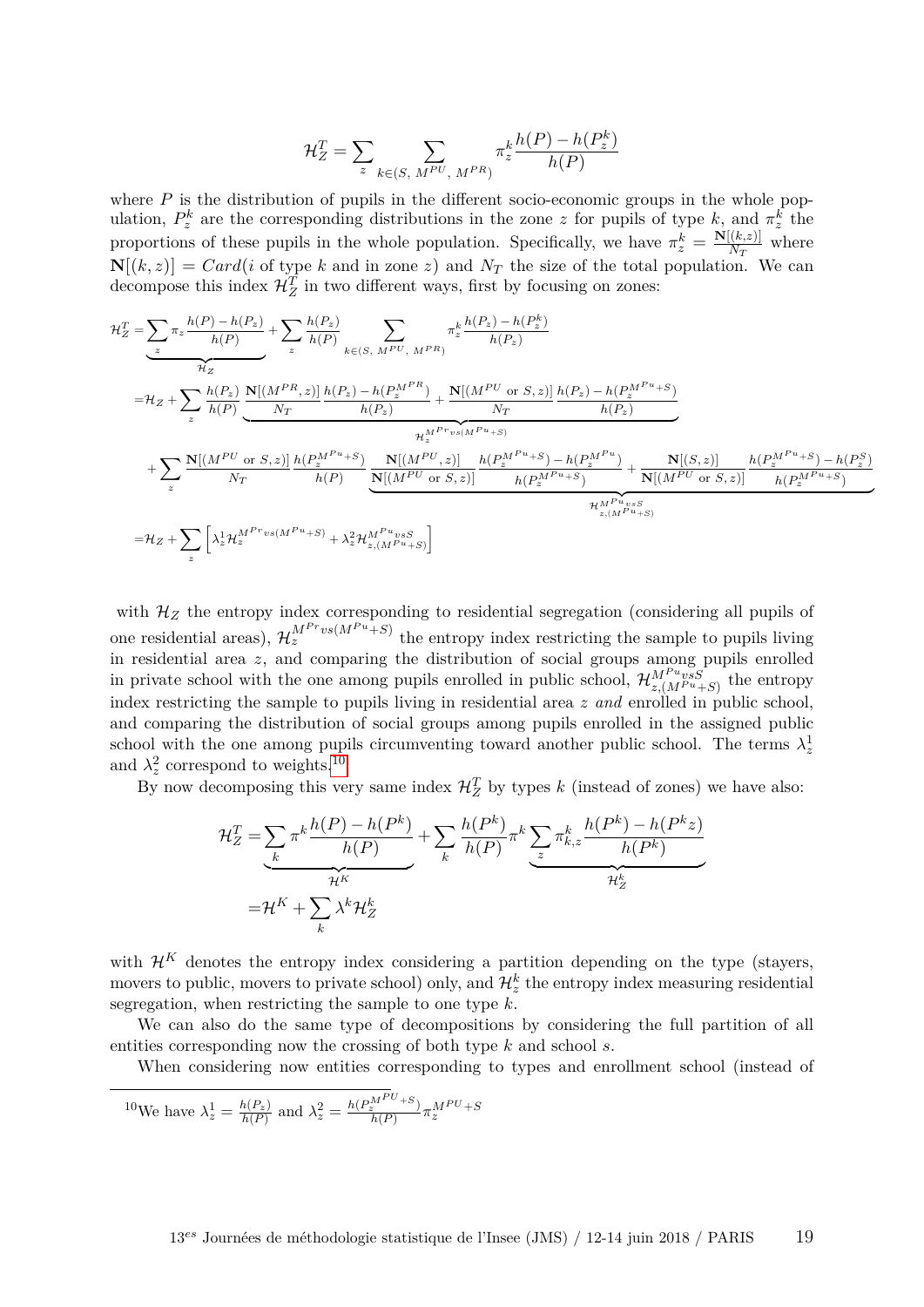residential zoning), we have a similar decomposition:

$$
\mathcal{H}_{Sch}^{T} = \sum_{s} \sum_{k} \pi_{s}^{k} \frac{h(P) - h(P_{s}^{k})}{h(P)} \n= \underbrace{\sum_{s} \pi_{s} \frac{h(P) - h(P_{s})}{h(P)} + \sum_{s} \frac{h(P_{s})}{h(P)}}_{\mathcal{H}_{Sch}} + \sum_{k \in (S, M^{PU}, M^{PR})} \pi_{s}^{k} \frac{h(P_{s}) - h(P_{s}^{k})}{h(P_{s})}
$$

It is useful to remark some simplifications. In private schools, all students are of type  $k = M^{PR}$ and in public ones, they are either of type  $S$  or  $M^{PU}$ . Compared to the decomposition above, the second term of this decomposition is thus null. Using similar notation as above we have thus

$$
\mathcal{H}_{Sch}^T = \mathcal{H}_{Sch} + \sum_s \lambda_s^2 \mathcal{H}_{s,(M^{P_u} \times S)}^{M^{P_u} \times S}
$$

$$
= \mathcal{H}^K + \sum_k \lambda_k \mathcal{H}_{Sch}^K
$$

the second line providing when considering only the partition by type of students. We thus have:

$$
\mathcal{H}^{K} = \mathcal{H}_{Z} + \sum_{z} \left[ \lambda_{z}^{1} \mathcal{H}_{z}^{M^{Pr}vs(M^{Pu}+S)} + \lambda_{z}^{2} \mathcal{H}_{z,(M^{Pu}+S)}^{M^{Pu}vsS} \right] - \sum_{k} \lambda^{k} \mathcal{H}_{Z}^{K}
$$

$$
= \mathcal{H}_{Sch} + \sum_{s} \lambda_{s}^{2} \mathcal{H}_{s,(M^{Pu}+S)}^{M^{Pu}vsS} - \sum_{k} \lambda^{k} \mathcal{H}_{Sch}^{K}
$$

Finally, we obtain:

$$
\mathcal{H}_{Sch} = \mathcal{H}_Z + \underbrace{\sum_z \lambda_z^1 H^z_{M^{Pr} vs (M^{Pu} + S)} + \lambda^{PR} [\mathcal{H}_{Sch}^{M^{Pr}} - \mathcal{H}_Z^{M^{Pr}}] + \sum_z \lambda_z^2 \mathcal{H}_{z, (M^{Pu} + S)}^{M^{Pu} vs S} - \sum_s \lambda_s^2 \mathcal{H}_{M^{Pu} vs S}^{s, (M^{Pu} + S)} + \lambda^{PU} [\mathcal{H}_{Sch}^{M^{Pu}} - \mathcal{H}_Z^{M^{Pu}}] + \sum_z \lambda_z^2 \mathcal{H}_{z, (M^{Pu} + S)}^{M^{Pu} vs S} - \sum_z \lambda_z^2 \mathcal{H}_{M^{Pu} vs S}^{s, (M^{Pu} + S)} + \lambda^{PU} [\mathcal{H}_{Sch}^{M^{Pu}} - \mathcal{H}_Z^{M^{Pu}}] + \sum_z \lambda_z^2 \mathcal{H}_{z, (M^{Pu} + S)}^{M^{Pu} vs S} - \sum_z \lambda_z^2 \mathcal{H}_{M^{Pu} vs S}^{s, (M^{Pu} + S)} + \lambda^{PU} [\mathcal{H}_{Sch}^{M^{Pu}} - \mathcal{H}_{Z}^{M^{Pu}}] + \sum_z \lambda_z^2 \mathcal{H}_{z, (M^{Pu} + S)}^{M^{Pu} vs S} - \sum_z \lambda_z^2 \mathcal{H}_{M^{Pu} vs S}^{s, (M^{Pu} + S)} + \lambda^{PU} [\mathcal{H}_{Sch}^{M^{Pu}} - \mathcal{H}_{Z}^{M^{Pu}}] + \sum_z \lambda_z^2 \mathcal{H}_{z, (M^{Pu} + S)}^{M^{Pu} vs S} + \lambda^{PU} [\mathcal{H}_{Sch}^{M^{Pu}} - \mathcal{H}_{Z}^{M^{Pu}}] + \sum_z \lambda_z^2 \mathcal{H}_{z, (M^{Pu} + S)}^{M^{Pu} vs S} + \sum_z \lambda_z^2 \mathcal{H}_{M^{Pu} vs S}^{M^{Pu} vs S} + \lambda^{PU} [\mathcal{H}_{Sch}^{M^{Pu}} - \mathcal{H}_{Z}^{M^{Pu}}] + \sum_z \lambda_z^2 \mathcal{H}_{z, (M^{Pu} + S)}^{M^{Pu} vs S} + \lambda^{PU} [\mathcal{H}_{Sch}^{M^{Pu}} - \mathcal{H}_{Z}^{M^{Pu}}] + \sum_z \lambda_z^2 \mathcal{H}_{z, (M^{Pu} + S)}^{M^{Pu} vs S} + \lambda^{PU} [\mathcal{H}_{Sch}^{M^{Pu}} -
$$

as by definition of the stayers (students enrolled in the school assigned by the zoning),  $\mathcal{H}_{Sch}^S$  =  $\mathcal{H}_Z^S$  and denoting  $\lambda^{PU} = \lambda^{M^{PU}}$  and  $\lambda^{PR} = \lambda^{M^{PR}}$ .

# **B Robustness analysis: Social position index and variance ratio**

The database also provides a continuous index of social position of the household, the social position index (SPI) introduced by [Rocher](#page-16-4) [\[2016\]](#page-16-4). The construction of this social position shares some similarities with the one of the International Socio-Economic Index of occupational status (ISEI) proposed by [Ganzeboom et al.](#page-15-15) [\[1992\]](#page-15-15), but focus on the determinant of schooling achievement of children, whereas [Ganzeboom et al.](#page-15-15) [\[1992\]](#page-15-15) focus on the correlation between occupation and income, for a given level of educational attainment. The social position index assigns scores to occupation categories from the French occupational categories (*professions et catégories socioprofessionelles*, PCS) as a main determinant of children attainment.<sup>[11](#page-0-0)</sup> This

<sup>11</sup>In practice, the scaling was perform using a detailed database that contains a large set of variables related to parental education, material conditions, cultural capital, ambition and parental involvement in scholarship of their children, as well as the score of children to standardized tests. These variables are synthesized using multiple correspondence analysis, and a social position score is then attributed to each occupation as described in common classification depending on its position in the first axis of this classification.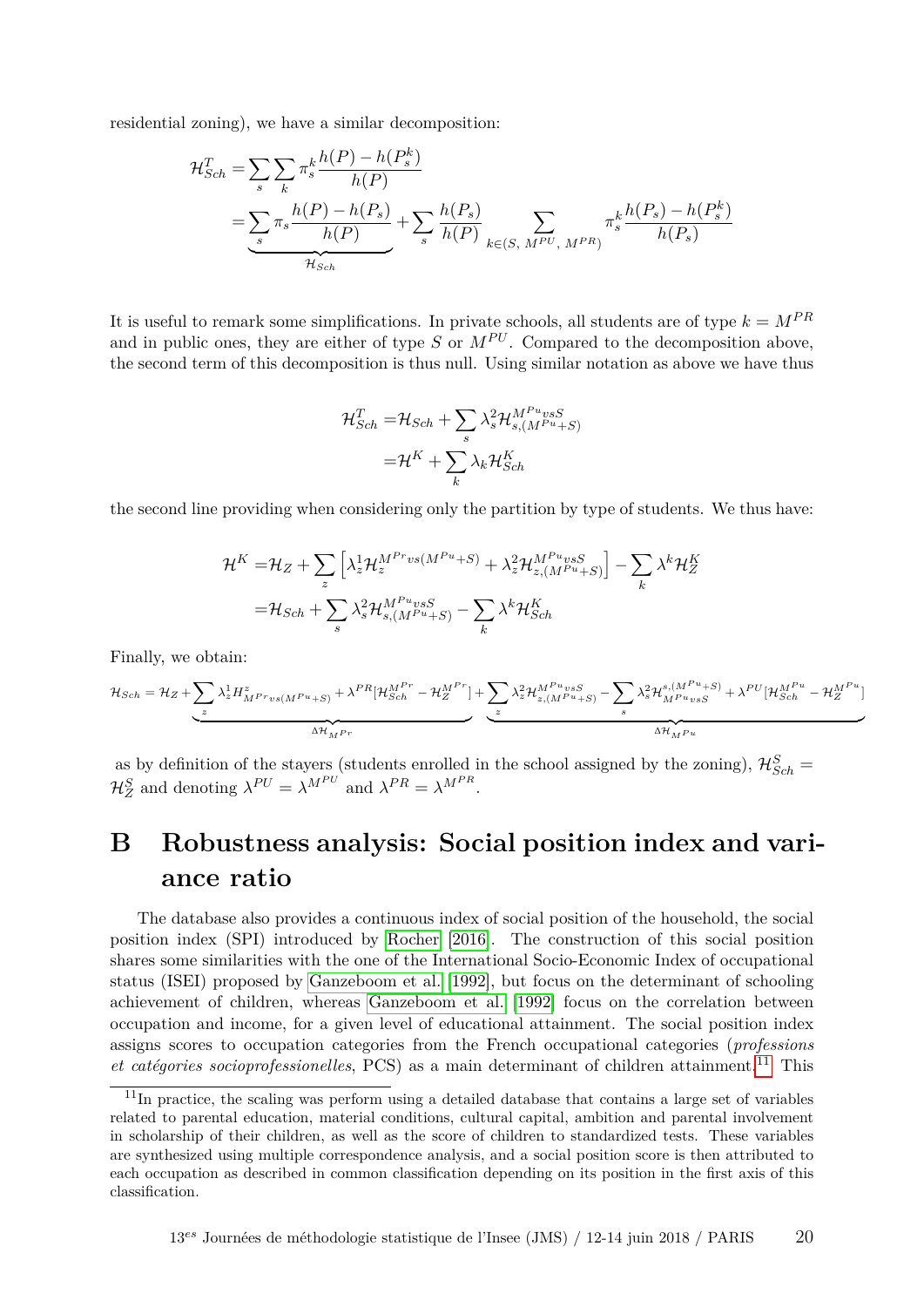social position index has the advantage of providing a scaling of all occupations, depending on the observed proximity with schooling achievement of children. It is highly correlated for instance with the ISEI, but differ for some occupation : for instance, it provides a higher score to teachers and professionals, and a smaller one to managers, than the ISEI. This is consistent with the previous results in sociological literature for France : teachers earn income close to the average, but their children usually perform amongst the best at school.

Compared to the common classification of occupations, the SPI reduces socioeconomic status to a single dimension, but provides a better scaling of social distances between groups. [Rocher](#page-16-4) [\[2016\]](#page-16-4) also proposes a version of the SPI that allows to combine the occupation of both parents. This is key advantage : mother occupation may be a good proxy for maternal education, usually a key determinant in children schooling achievement.

As an alternative to our four-position socioeconomic status, we also use this continuous social position index. When dealing with a continuous social position index, a natural measure of segregation is the variance ratio index (see [James and Taeuber](#page-15-16) [\[1985\]](#page-15-16) for a binary version<sup>[12](#page-0-0)</sup>). Here again, segregation corresponds to the association between schools and socioeconomic background. For instance, considering a partition in *K* groups  $(k = 1...K)$  of  $N_T$ pupils  $(i = 1 \ldots N_T)$ , the variance index (between component) corresponds to:

$$
\mathcal{V} = \frac{\sum_{k=1}^{K} \pi^k (\bar{y}^k - \bar{y})^2}{\frac{1}{N_T} \sum_{i=1}^{N_T} (y_i - \bar{y})^2}
$$

where  $\bar{y}$  is the average position social index in the whole sample,  $\bar{y}^k$  this average measured in the group *k* and  $\pi^k = \frac{n_k}{N_a}$  $\frac{n_k}{N_T}$  the share of pupils from group *k*.

The decomposition properties of this measure are the same as for the entropy index, and we perform the same type of decomposition. The results obtained are similar.

Let decompose the total variance observed in the whole sample depending on the residential district:

$$
\frac{1}{N_T} \sum_{i} (y_i - \bar{y})^2 = \frac{1}{N_T} \sum_{z} \sum_{i \in z} (y_i - \bar{y}_z)^2 + \frac{1}{N_T} \sum_{z} n_z (\bar{y}_z - \bar{y})^2
$$
\n
$$
= \frac{1}{N_T} \sum_{z} \sum_{k \in (M^{Pr}, M^{Pu}, S)} \sum_{i \in z \& k} (y_i - \bar{y}_z^k)^2 + \frac{1}{N_T} \sum_{z} \sum_{k \in (M^{Pr}, M^{Pu}, S)} n_z^k (\bar{y}_z^k - \bar{y}_z)^2 + \mathcal{V}_Z \frac{1}{N_T} \sum_{i} (y_i - \bar{y})^2
$$
\n
$$
= \frac{1}{N_T} \sum_{k \in (M^{Pr}, M^{Pu}, S)} \sum_{z} \sum_{i \in z \& k} (y_i - \bar{y}_z^k)^2 + \frac{1}{N_T} \sum_{z} \left[ n_z^{M^{Pr}} (\bar{y}_z^{M^{Pr}} - \bar{y}_z)^2 + n_z^{M^{Pu} + S} (\bar{y}_z^{M^{Pu} + S} - \bar{y}_z)^2 \right]
$$
\n
$$
+ \frac{1}{N_T} \sum_{z} \left[ n_z^{M^{Pu}} (\bar{y}_z^{M^{Pu}} - \bar{y}_z^{M^{Pu} + S})^2 + n_z^S (\bar{y}_z^S - \bar{y}_z^{M^{Pu} + S})^2 \right] + \mathcal{V}_Z \frac{1}{N_T} \sum_{i} (y_i - \bar{y})^2
$$
\n
$$
= \frac{1}{N_T} \sum_{k \in (M^{Pr}, M^{Pu}, S)} \mathcal{V}_{inter,z}^k \sum_{i \in k} (y_i - \bar{y}^k)^2 + \frac{1}{N_T} \sum_{z} \mathcal{V}_z^{M^{Pr} v s (M^{Pu} + S)} \sum_{i \in z} (y_i - \bar{y}_z)^2
$$
\n
$$
+ \frac{1}{N_T} \sum_{z} \mathcal{V}_z^{M^{Pu} v s S} \sum_{i \in z \& (M^{Pu} + S)} (y_i - \bar{y}_z^{M^{Pu} + S})^2 + \mathcal{V}_Z \frac{1}{N_T} \sum_{i} (y_i - \bar{y})^2
$$

where  $\bar{y}$  is the social index averaged over the whole sample,  $\bar{y}_z$  over the pupils in the residential district *z*, and  $\bar{y}_z^k$  over those in residential district of type *k* (meaning stayers, movers to a private school or mover to another state school), and  $n_z$  and  $n_z^k$  are the corresponding numbers of students, with  $V_Z$  the variance index measuring segregation due to residential districts:

$$
\mathcal{V}_Z = \frac{\sum_z \pi_z (\bar{y}_z - \bar{y})^2}{\frac{1}{N_T} \sum_i (y_i - \bar{y})^2}
$$

 $12$ It is well-known that when relying on a binary classification of groups, variance ratio index corresponds to the normalized exposure index.